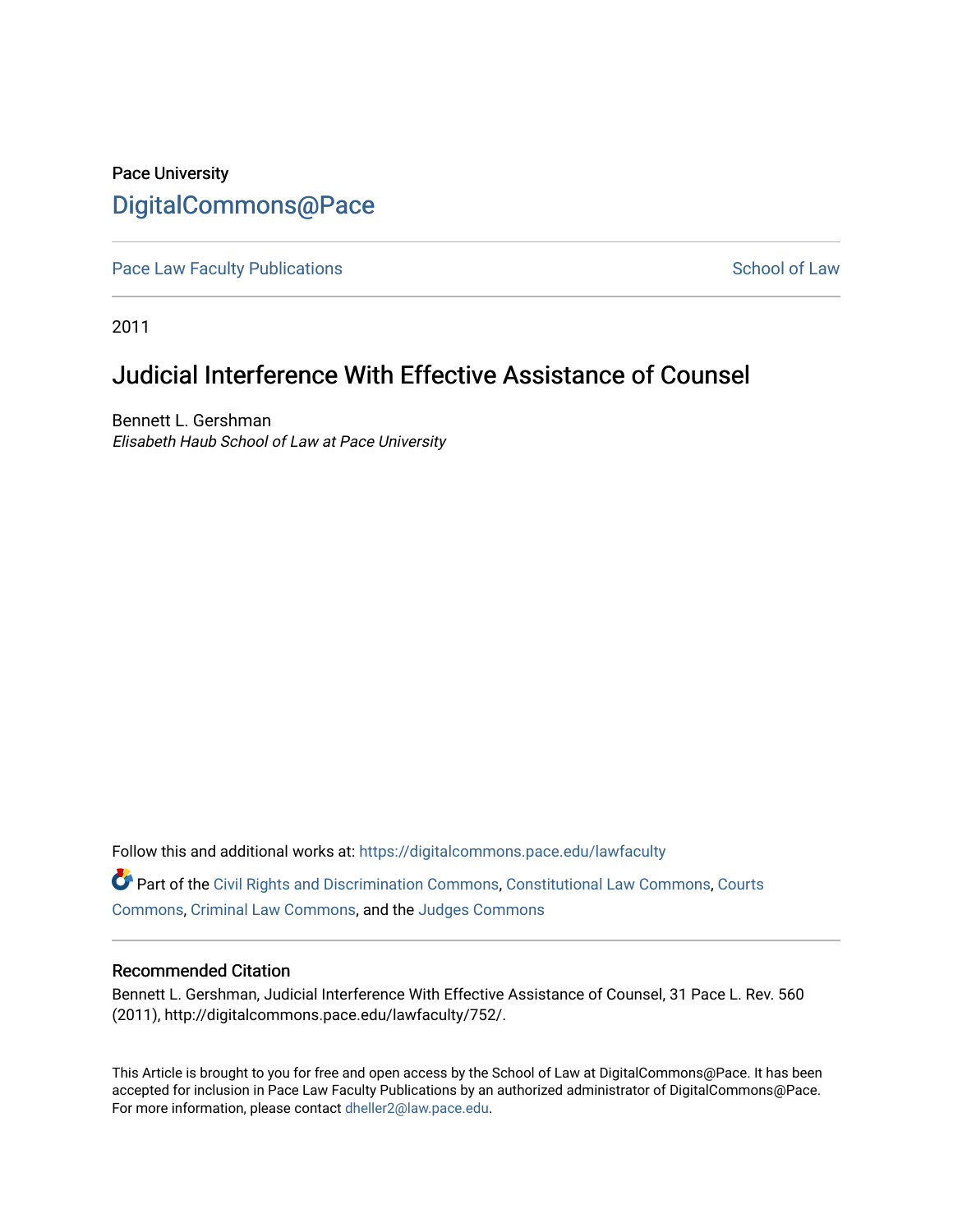# **Judicial Interference with Effective Assistance of Counsel**

## **Bennett L. Gershman**\*

#### I. Introduction

Of all the rights that an accused person possesses, the right to counsel is by far the most important because it affects the ability to assert all other rights. A defendant's right to counsel, guaranteed by the Sixth Amendment, has long been understood to include the right to the effective assistance of counsel.<sup>1</sup> However, the standard for "effective assistance" in defending a client is complex and controversial. In *Strickland v. Washington*, 2 the Supreme Court set out the analytical framework for deciding claims of ineffective assistance of counsel. "The benchmark for judging any claim of ineffectiveness," the Court said, "must be whether counsel"s conduct so undermined the proper functioning of the adversarial process that the trial cannot be relied on as having produced a just result."<sup>3</sup> Counsel's effectiveness can be impaired by both internal and external constraints. For example, a defendant's right to effective counsel can be violated because of counsel"s own personal failings and mistakes. A lawyer who is drunk or sleeping during a trial may be unable to render effective advocacy.<sup>4</sup> By the same token, a lawyer may be incapable of rendering effective assistance who is so professionally incompetent that his representation falls below the standard of objective reasonableness, which is the standard

<sup>\*</sup> Professor of Law, Pace Law School.

<sup>1.</sup> United States v. Cronic, 466 U.S. 648, 654 (1984).

<sup>2. 466</sup> U.S. 668 (1984) (citing McMann v. Richardson, 397 U.S. 759, 771 n.14 (1970)).

<sup>3</sup>*. Id.* at 686.

<sup>4.</sup> Burdine v. Johnson, 262 F.3d 336 (5th Cir. 2001) (en banc) (presumption of prejudice based on counsel"s sleeping during prosecution"s presentation of scientific evidence in rape trial).

<sup>560</sup>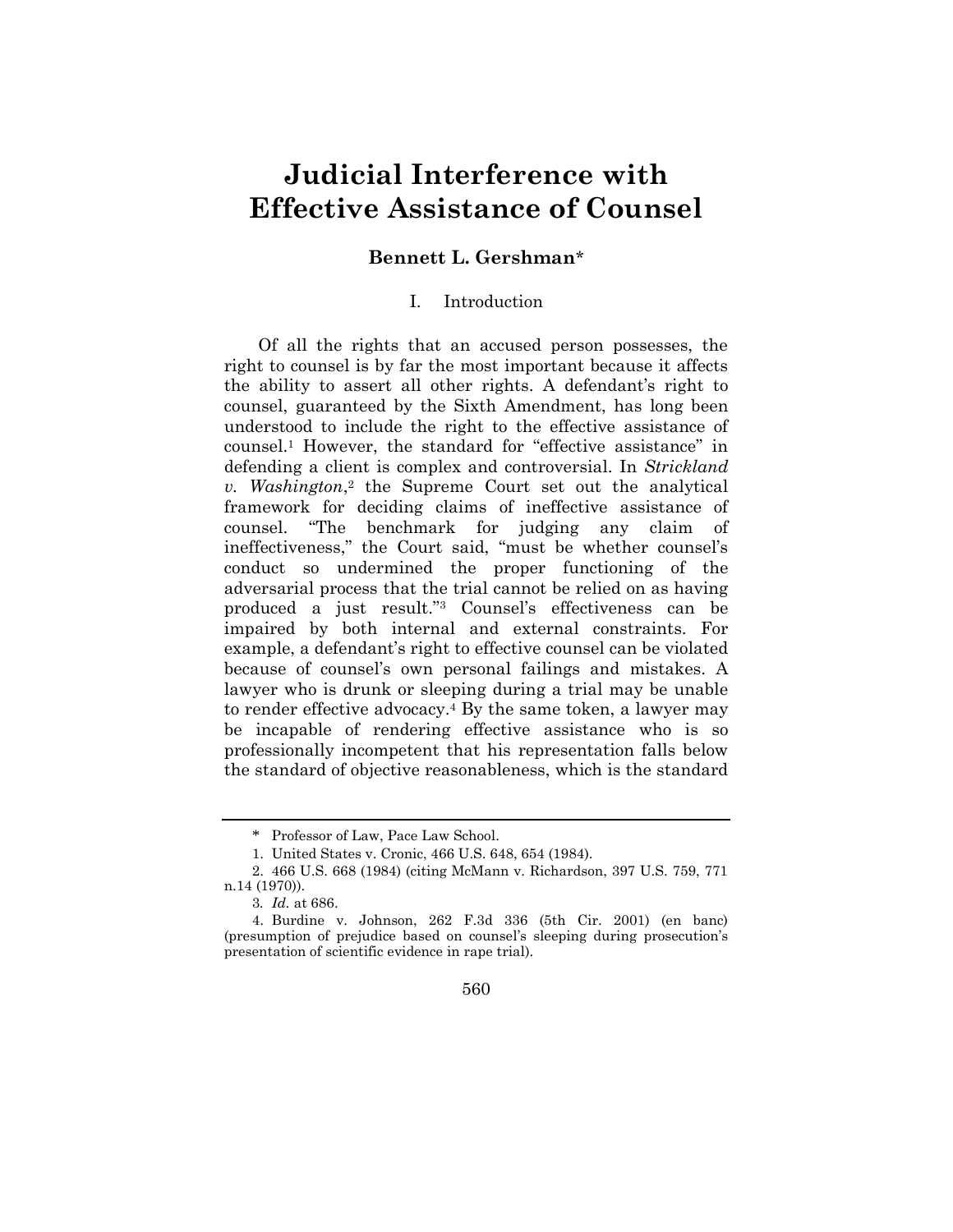articulated by the Court in *Strickland*. <sup>5</sup> However, even if counsel is professionally competent and not suffering from personal deficiencies that would impair sound representation, his ability to defend his client effectively may nevertheless be impeded by external factors that may affect counsel's advocacy in ways that violate both the defendant's Sixth Amendment right to counsel and his Due Process right to a fair trial.<sup>6</sup>

Probably the most damaging external impediment to a lawyer's ability to render effective assistance to a client may come from the interference by the trial judge in counsel"s advocacy. A judge supervises the conduct of a trial but he is more than a mere umpire or moderator. A trial judge, by his rulings, questions, and comments, has an enormous capacity to affect the merits of a party"s case and thereby influence the verdict of the jury.<sup>7</sup> To be sure, the basic requirement of a trial judge, both legally and ethically, is to be impartial in demeanor as well as in actions.<sup>8</sup> However, some judges deviate from this precept of neutrality, and through inadvertence or willfulness,

7. Quercia v. United States, 289 U.S. 466, 470 (1933) ("The influence of the trial judge on the jury is necessarily and properly of great weight and his lightest word or intimation is received with deference, and may prove controlling.") (internal citation omitted).

8. Offutt v. United States, 348 U.S. 11, 14 (1954) ("justice must satisfy the appearance of justice").

<sup>5</sup>*. Strickland*, 466 U.S. at 687 (deficient performance "requires showing that counsel made errors so serious that counsel was not functioning as the "counsel" guaranteed the defendant by the Sixth Amendment").

<sup>6.</sup> A defendant has a right to counsel of his choice. *See* Powell v. Alabama, 287 U.S. 45, 53 (1932) ("[T]he right to counsel being conceded, a defendant should be afforded a fair opportunity to secure counsel of his own choice."). Nevertheless, a judge in administering a trial has broad discretion to make rulings that may frustrate a defendant's choice of counsel. For example, denying a defendant the right to have an attorney appear *pro hac vice* implicates constitutional concerns, but is within a court's broad discretion to ensure competent and ethical lawyering. *See* United States v. Ries, 100 F.3d 1469 (9th Cir. 1996) (denial of application of out-of-state attorney to appear *pro hac vice* is within the court's discretion to ensure competent and ethical lawyering). Similarly, no abuse of discretion is found when a judge denies a last-minute continuance to obtain substitute counsel. *See* United States v. Armstrong, 112 F.3d 342, 345 (8th Cir. 1997). The right to counsel includes the right to self-representation. *See* Faretta v. California, 422 U.S. 806, 836 (1975) ("In forcing [defendant], under these circumstances, to accept against his will a state-appointed public defender, the [trial court] deprived him of his constitutional right to conduct his own defense.").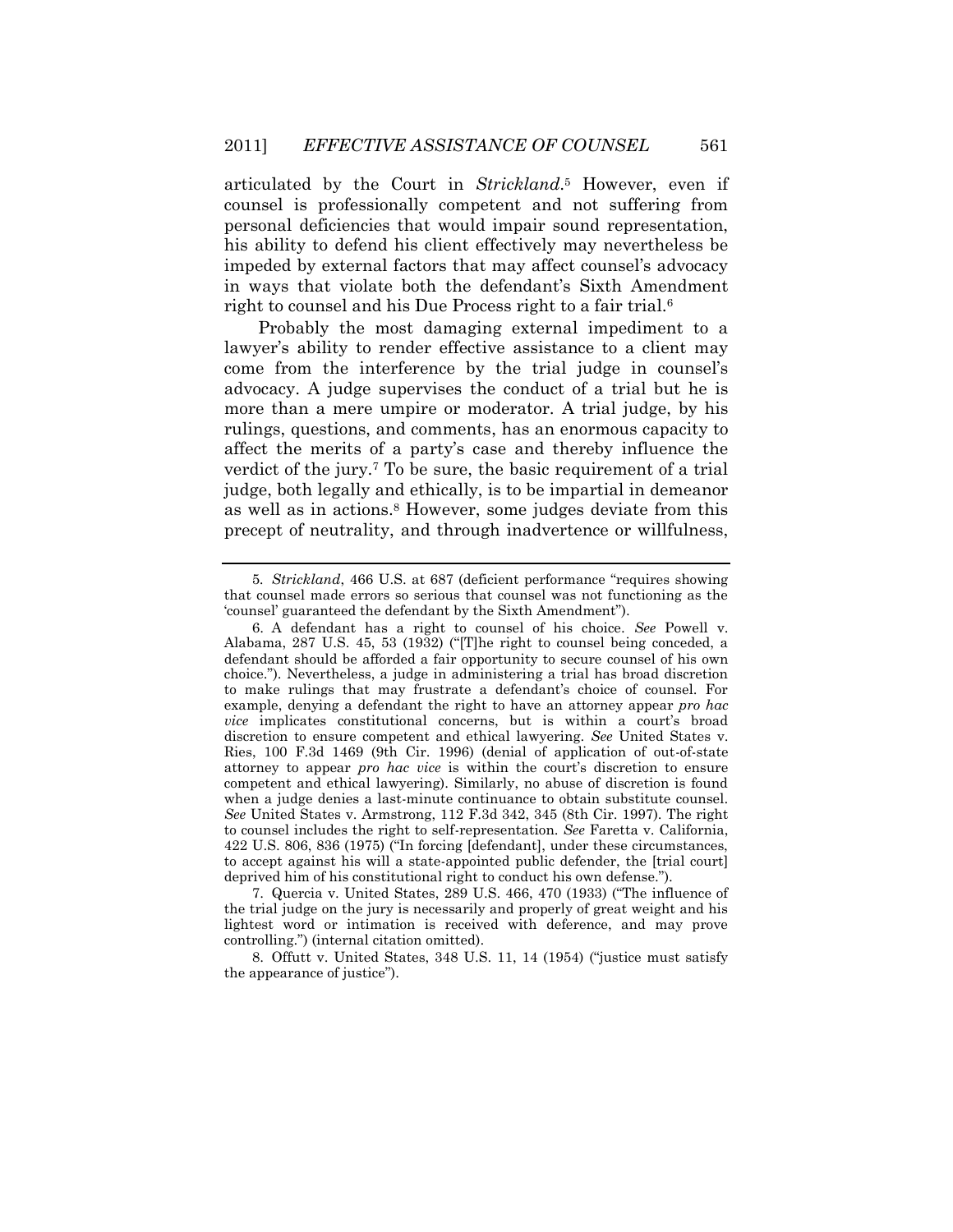engage in conduct that subverts a lawyer"s ability to effectively defend his client. A judge has broad discretion to administer a trial and supervise the flow of the evidence and the conduct of the attorneys. However, this broad discretion does not authorize a judge to improperly impede defense counsel"s representation in ways that destroy a defendant's right to a fair trial and the effective assistance of his attorney. When a trial judge improperly interferes with counsel's representation, to the extent that the defendant suffers substantial prejudice, an appellate court may conclude that a defendant's right to effective assistance of counsel has been violated and the conviction will be reversed.

#### II. *People v. Borukhova*

The issue of judicial interference with the right to effective assistance of counsel arose dramatically in a recent and highly publicized New York State murder trial. In *People v.*  Borukhova,<sup>9</sup> the defendant, Mazultov Borukhova, along with a co-defendant, Mikhail Mallayev, were convicted of shooting to death Borukhova"s husband, Daniel Malakov, in a Queens playground in front of their four-year-old daughter. The crime received enormous press coverage, and the media quickly focused on Borukhova as a probable suspect.10 Following an investigation, she was charged with murder on the theory that she hired Mallayev to kill her husband. The evidence against Mallayev as the shooter was substantial; his fingerprints were found on a silencer discovered at the crime scene<sup>11</sup> and he was

<sup>9.</sup> No. 2009-04153 (Queens Cnty. Apr. 21, 2009).

<sup>10</sup>*. See, e.g.*, Nicholas Hirshon, *Queens' Most Significant Events in '07*, N.Y. DAILY NEWS, Jan. 22, 2008, http://www.nydailynews.com/ny\_local/queens/2007/12/30/2007-12- 30\_queens\_most\_significant\_events\_in\_07.html; Tim Bukher et al., *Cops* 

*Probe Calls of Slain Doc's Ex-Wife*, N.Y. POST, Oct. 30, 2007, http://www.nypost.com/p/news/regional/cops\_probe\_calls\_of\_slain\_doc\_ex\_0Iq Mue9XDR0VD2DhfgofIJ;

Tamer El-Ghobashy et al., *Mom of Slain Dentist Certain Son's Ex-Wife is to Blame*, N.Y. DAILY NEWS, Oct. 30, 2007, http://www.nydailynews.com/news/ny\_crime/2007/10/30/2007-10- 30\_mom\_of\_slain\_dentist\_certain\_sons\_exwife.html.

<sup>11.</sup> Transcript of Record at 2104-07, 2282, People v. Borukhova, No.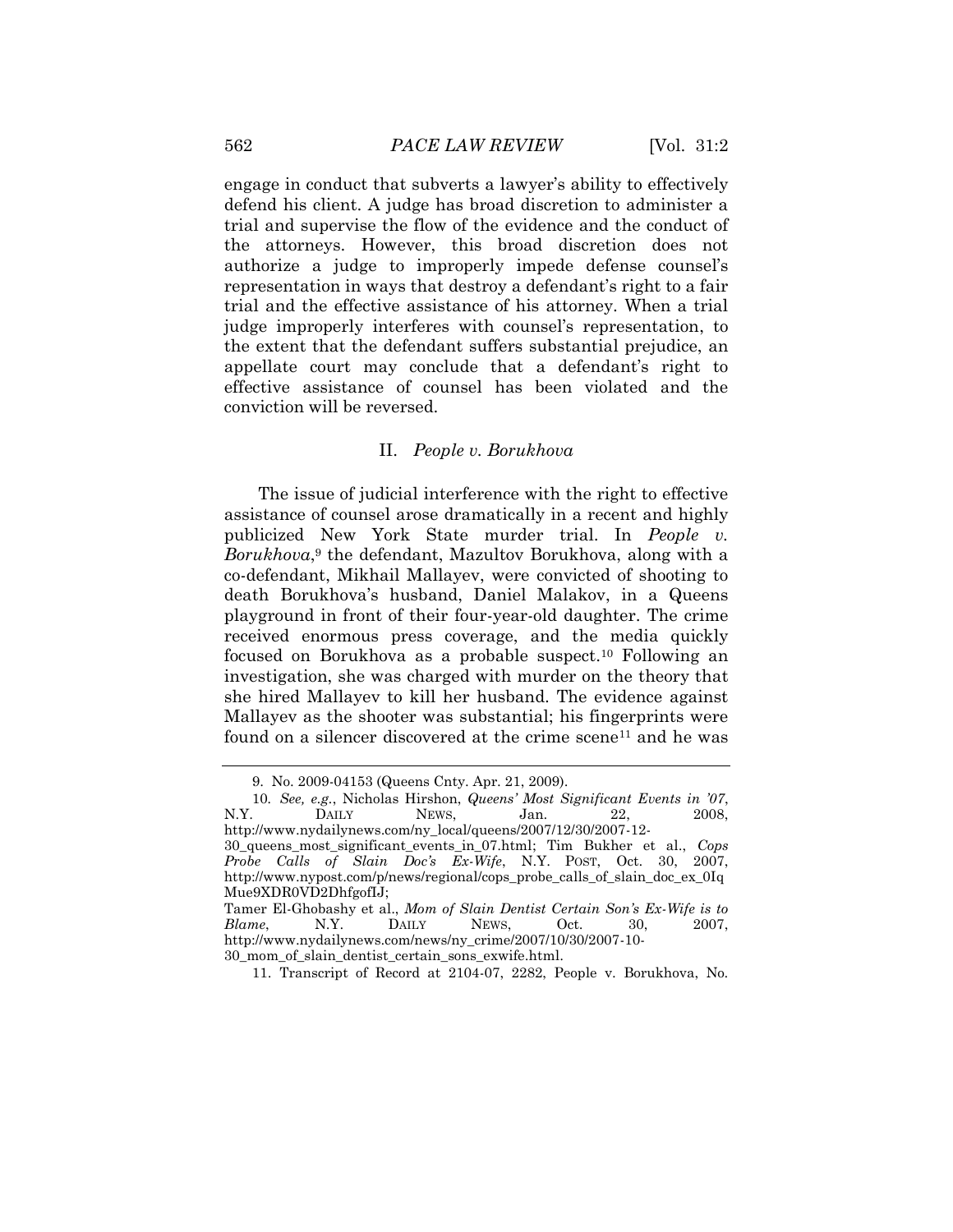identified as the shooter by a witness in the playground.12 The case against Borukhova was weaker; she was related to Mallayev through marriage, was alleged to have had a motive to gain custody of her daughter, and had made numerous telephone calls to Mallayev"s cell phone around the time of the shooting.<sup>13</sup>

The trial lasted six weeks and involved several hotly contested evidentiary rulings that affected Borukhova's ability to present her defense intelligently.14 The rulings by the trial judge almost always favored the prosecution. Moreover, because there were grounds to believe even before the trial started, that the judge would favor the prosecution, the judge should have disqualified himself based on his close family connections to the Queens District Attorney"s office.15 However, one critical ruling by the trial judge stands out and appears to have had an unusual impact on the ability of both defense attorneys to present their case to the jury effectively. In a surprise ruling at the close of testimony at 5 p.m. on March 5<sup>th</sup>, the last Thursday of the trial, the judge ordered both defense attorneys to give their closing arguments the following

15. The trial judge"s children held ranking positions in the Queens District Attorney"s office. His son was Deputy Bureau Chief of the Career Criminal Major Crimes Bureau and his daughter was Deputy Bureau Chief of the Economic Crimes Bureau. *Id.* at 86. The motion to disqualify was based on N.Y. JUD. LAW § 14 (McKinney 1945) (prohibiting judge from presiding over any matter where he is "interested"), and N.Y. COMP. CODES R. & REGS. tit.  $22, \xi$  100.3(E)(1), (c) (2006) (requiring disqualification in a proceeding "in which the judge's impartiality might reasonably be questioned," including matters where judge has an "interest that could be substantially affected by the proceeding").

<sup>2009-04153 (</sup>Queens Cnty. 2009) [hereinafter Transcript].

<sup>12</sup>*. Id.* at 1651-52, 1660-63, 1665-66, 1713, 1742-43.

<sup>13</sup>*. Id.* at 3630-34.

<sup>14.</sup> Controversial evidentiary rulings included the court's admission of extensive hearsay statements, *see, e.g.*, Brief for Appellant, app. 1113-15, 1119-20, People v. Borukhova, No. 2009-04153 (Queens Cnty. 2009) [hereinafter Brief], the court's refusal to allow Borukhova to testify as to her state of mind, see, e.g., *id.* at 1417, 1471-72, the court's barring crossexamination of police witnesses of omissions in their notes, *see, e.g.*, *id.* at 1309-14, 1316-20, 1331-34, 1337, the court's denial of a hearing and precluding cross-examination into the scientific basis for the fingerprint evidence, *see, e.g.*, *id.* at 1146-1158, 1159-62.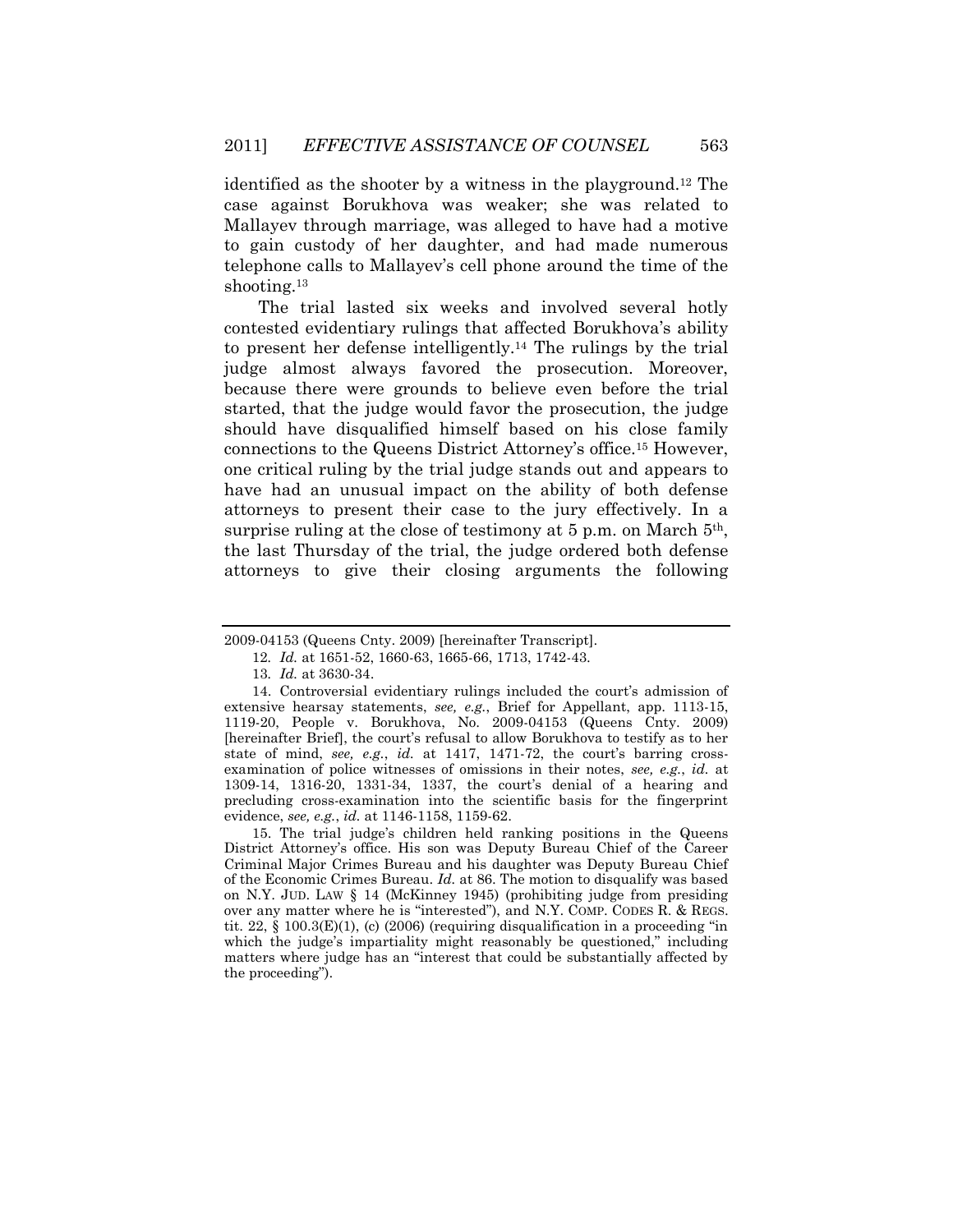morning.16 In other words, after a lengthy trial with numerous witnesses and difficult evidentiary issues, the lawyers only had an overnight recess to prepare their closing arguments. By contrast, the judge allowed the prosecutor to give his closing argument the following Monday morning.17 This ruling appears to have taken the lawyers by surprise. It was issued after the judge"s law secretary had advised defense counsel earlier that week that all summations would take place the following Monday.18 This notification followed an acrimonious debate between counsel and the court over whether all of the summations could be given on Saturday or Sunday. Moreover, to some observers in the courtroom, the judge's unexpected ruling appeared to mesh with remarks he made earlier in the trial, such as that the trial "would have to end by St. Patrick"s Day, March 17th—because that was the day he was going on vacation."19 As it turned out, the closing argument by Borukhova"s defense counsel, as he acknowledged, was seriously deficient due to lack of sleep and sufficient time for preparation.20 And the prosecutor, as noted above, had the entire weekend to prepare his summation and respond to the defense arguments.<sup>21</sup>

20. Brief, *supra* note 14, at 72.

21*. See, e.g.*, Ferrer v. State, 718 So.2d 822 (Fla. App. 1998) (violation of defendant's right to fair trial to compel defendant's attorney to select jury in

<sup>16.</sup> Brief, *supra* note 14, at 1479.

<sup>17</sup>*. Id.* at 70-71, 266-67, 1456-73, 1476-79, 1480-83.

<sup>18</sup>*. Id.* at 266-67, 1457-59, 1465.

<sup>19.</sup> Janet Malcolm, *Iphigenia in Forest Hills,* THE NEW YORKER, May 3, 2010, at 53 (journalist who covered trial quoted judge"s comment before trial began that trial "would have to end by St. Patrick's Day, March  $17<sup>th</sup>$  because that was the day he was going on vacation," and quoted another remark allegedly made by the judge to one of the defense attorneys that "[t]his trial is going to be over on March  $17<sup>th</sup>$  because I'm going to be sipping piña coladas on the beach in St. Martin"). The pressure of a trial judge's vacation plans on the continuation of a trial was featured in People v. Michael, 394 N.E.2d 1134 (N.Y. 1979) (holding that trial judge's declaration of mistrial because the trial could not end in time for the vacation was not "manifestly necessary" and therefore double jeopardy protected the defendant from being retried on robbery and rape charges). The decision by the New York Court of Appeals rebuking the trial judge was criticized by the New York City and County Bar Associations as unfair to the judge. The Bar Report was subsequently criticized. *See* Editorial, *A Disservice by the Bar*, N.Y. TIMES, June 7, 1980, at 18.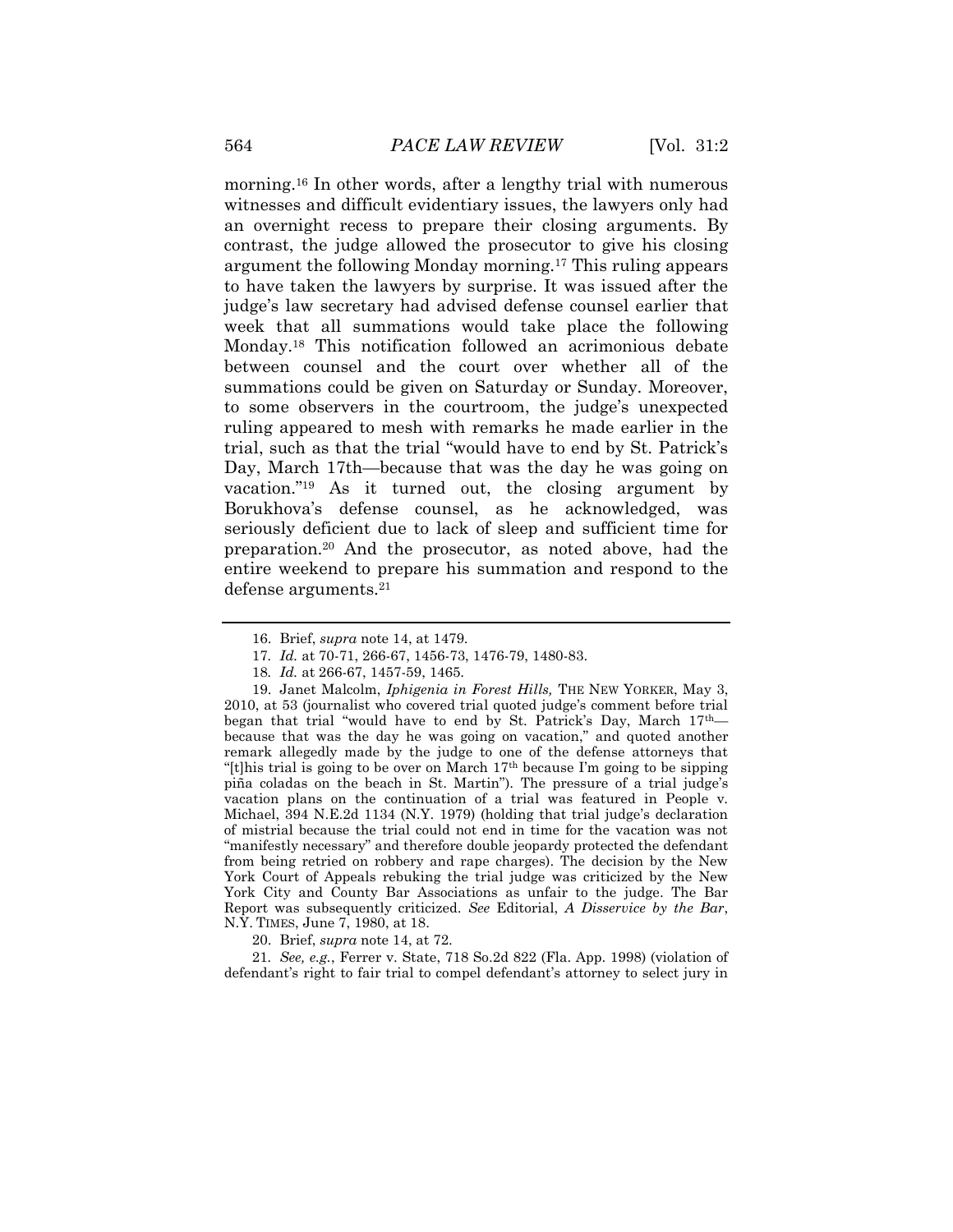The *Borukhova* case describes one unusual instance in which a ruling by a trial judge almost certainly impaired the ability of defense counsel to represent his client effectively, as well as conferring an obviously unfair advantage on the prosecution. However, the *Borukhova* case is not unique. Judicial interference with counsel"s representation, like the Hydra slain by Hercules, has many heads. Some of these interferences are idiosyncratic and defy any unifying principle. For example, trial judges have impaired counsel's ability to make independent decisions on how to present the defense by prohibiting defense counsel from making a closing argument in a bench trial,<sup>22</sup> barring the defendant from giving testimony in his own defense,<sup>23</sup> requiring that the defendant be the first witness called by the defense, $24$  barring direct examination of the defendant,25 limiting the number of witnesses that the defense can call,26 restricting the ability of defense counsel to consult with his own expert, $27$  limiting defense access to prospective witnesses,28 and imposing a time limit on defendant's direct testimony.<sup>29</sup> The discussion that follows describes several broad categories of judicial interference that may have the effect of undermining defense counsel's ability to represent his client effectively.

#### III. Interrogation of Witnesses

One of the most common ways in which a judge can interfere with counsel"s effective representation is to take over

the evening when lawyer was tired and not performing at his usual level of competency).

<sup>22</sup>*. See* Herring v. New York, 422 U.S. 853, 855 (1975).

<sup>23</sup>*. See* Rock v. Arkansas, 483 U.S. 44, 47 (1987).

<sup>24</sup>*. See* Brooks v. Tennessee, 406 U.S. 605, 606 (1972).

<sup>25</sup>*. See* Ferguson v. Georgia, 365 U.S. 570, 571 (1961).

<sup>26</sup>*. See* United States v. Gray, 105 F.3d 956, 963 (5th Cir. 1997); United States v. Holmes, 44 F.3d 1150, 1156 (2d Cir. 1995).

<sup>27</sup>*. See* People v. Santana, 600 N.E.2d 201, 202 (N.Y. 1992).

<sup>28</sup>*. See* United States v. Medina, 992 F.2d 573, 579 (6th Cir. 1993), *receded from on other grounds*, United States v. Jackson-Randolph, 282 F.3d 369, 388 (6th Cir. 2002).

<sup>29</sup>*. See* United States v. Hay, 122 F.3d 1233, 1237 (9th Cir. 1997).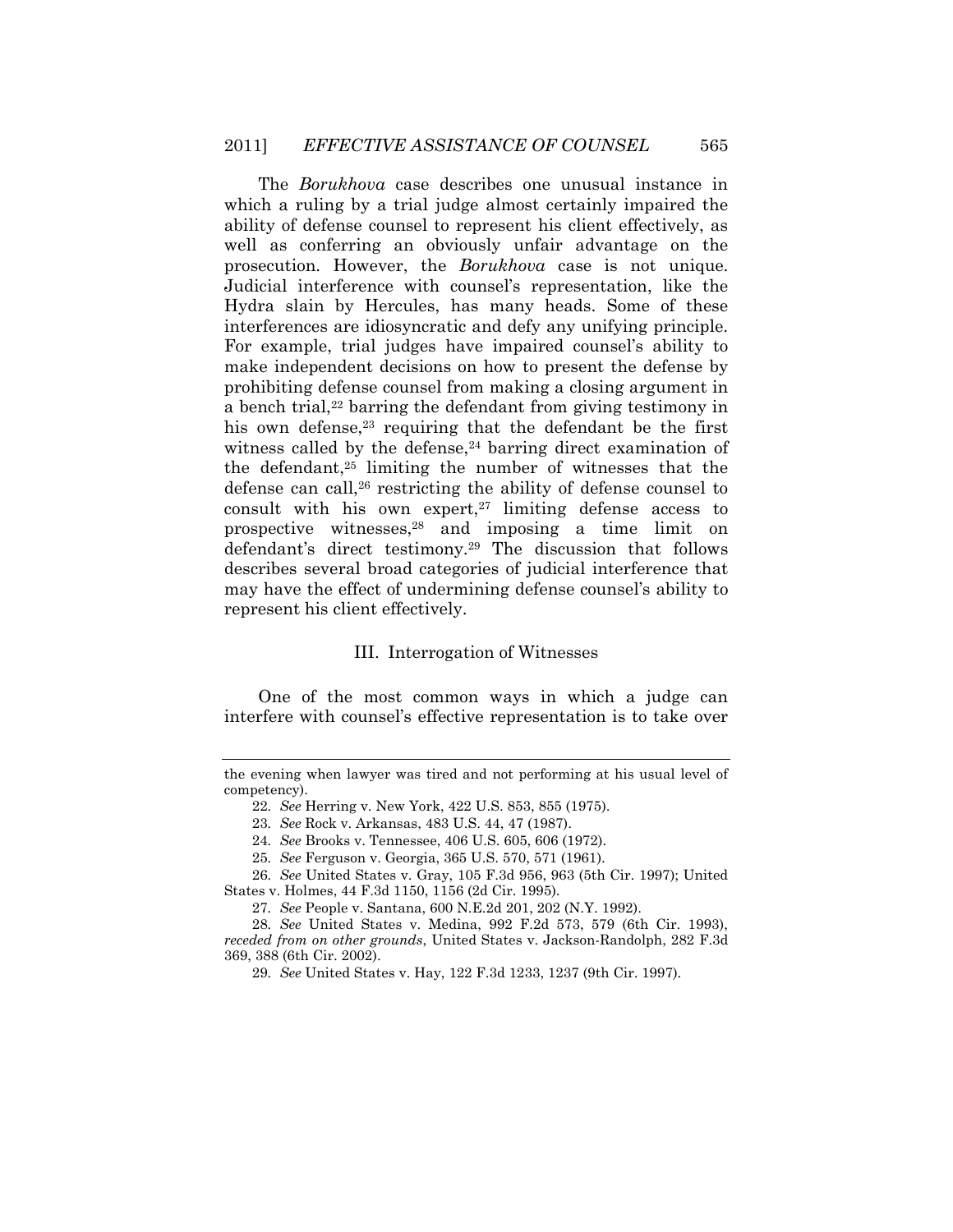the examination of witnesses, including both prosecution and defense witnesses, as well as the testimony of the defendant himself. A judge has the responsibility to take an active role in the conduct of the trial to assure that the proceedings are conducted in a fair, orderly, and expeditious manner. Courts recognize that this judicial function may include the questioning of witnesses in order to clarify the testimony, elicit necessary facts, and facilitate the orderly and efficient progress of the trial.<sup>30</sup> However, given the trial judge's ability to influence the jury, the judge must be extremely careful when participating in the examination of a witness to avoid indicating through questions, tone, or demeanor that the judge has an opinion about the merits of the case or the credibility of the witness.31 Even the most conscientious and wellintentioned judge may ask questions that, from her content, manner, or tone, may suggest an opinion about the case or may indicate an attitude with respect to the credibility of the witness. When analyzing whether a judge overstepped the limits in questioning witnesses, reviewing courts properly consider the necessity for asking questions, the extent of the interrogation, the evenhandedness in asking questions, the manner and tone of the questions, and whether the trial was by a judge or a jury.

A judge"s intervention may be more necessary in a lengthy trial involving complex issues in order to clarify testimony and expedite the proceedings.<sup>32</sup> Moreover, if a witness's testimony is unresponsive or confusing, and counsel, either from inexperience or lack of preparation, fails to elicit clear and appropriate answers, it may be necessary for the judge to

<sup>30.</sup> United States v. Flying By, 511 F.3d 773, 777 (8th Cir. 2007) (court"s questions helped clarify witness"s testimony); United States v. Bermea, 30 F.3d 1539, 1572 (5th Cir. 1994) (multi-defendant trial required judge's intervention to expedite trial and prevent repetition).

<sup>31.</sup> Quercia v. United States, 289 U.S. 466, 470 (1933) ("The influence of the trial judge on the jury is necessarily and properly of great weight and his lightest word or intimation is received with deference, and may prove controlling.") (internal citation omitted).

<sup>32</sup>*. Compare* Ruiz v. Estelle, 679 F.2d 1115 (5th Cir. 1982) (complex and protracted trial), *with* United States v. Hickman, 592 F.2d 931 (6th Cir. 1979) (one-day trial with single issue).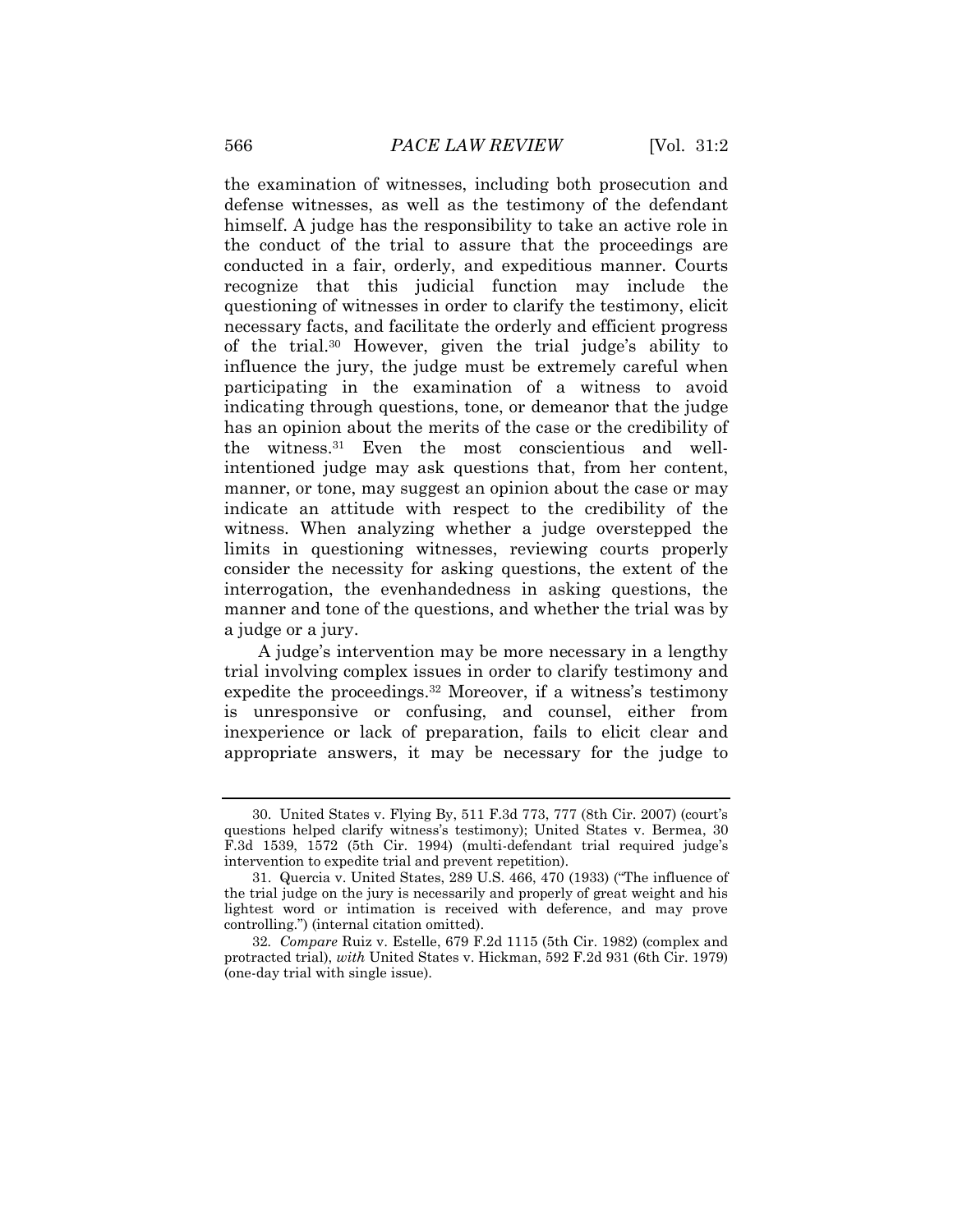clarify the testimony.33 Further, if a witness, because of age or physical or mental infirmity, has difficulty in understanding questions or giving clear and responsive answers, the judge may need to intervene to assist the witness in giving appropriate answers.34 However, even if a judge is justified in asking questions, a reviewing court will examine the extent of the interrogation and its evenhandedness. Appellate courts have actually tallied up the number of questions asked by the judge, the number of transcript pages covered by the judge's questions, and the numerical ratio between the judge's questions and those of counsel.35 Although the sheer number of questions asked by the judge may not by itself be determinative of the judge"s attitude about the case, it can provide some insight into whether the judge may have conveyed an opinion about the merits of the case. Moreover, if the judge's questioning is so one-sided as to appear to favor one party, a reviewing court will be much more likely to find error than if the questioning, although extensive, was spread out equally among witnesses for both sides.<sup>36</sup>

Finally, the manner and tone of the judge's questions are highly relevant considerations in determining whether the judge conveyed an opinion about the case or the credibility of the witness. Although it is difficult for a reviewing court to discern a judge's tone, mannerisms, and facial expressions from the "cold black and white of a printed record,"37 the types of questions and accompanying colloquy may provide an informed

<sup>33.</sup> United States v. Pisani, 773 F.2d 397, 403 (2d Cir. 1985).

<sup>34</sup>*. Hickman*, 592 F.2d at 933 ("It is often impossible for counsel to deal with a difficult witness without judicial intervention.").

<sup>35.</sup> United States v. Filani, 74 F.3d 378, 386 (2d Cir. 1996) (judge"s questions during defendant's testimony covered twenty-five percent of transcript pages); People v. Yut Wai Tom, 422 N.E.2d 556, 564 (N.Y. 1981) (judge asked more than 1300 questions).

<sup>36.</sup> People v. Arabadjis, 432 N.Y.S.2d 391, 393 (App. Div. 1980) (judge"s ""slanted" questioning . . . unfairly buttressed the People"s case"); Gerichten v. Ruiz, 435 N.Y.S.2d 783, 784 (App. Div. 1981) (judge"s questions rehabilitated one party"s expert and blunted testimony of other side"s expert); United States v. Tilton,  $714$  F.2d  $642$ ,  $644$  (6th Cir. 1983) (judge's intervention in questioning "appeared to go in both directions, affecting the defendant *and* the prosecution").

<sup>37</sup>*. Pisani*, 773 F.2d at 402 (internal citation omitted).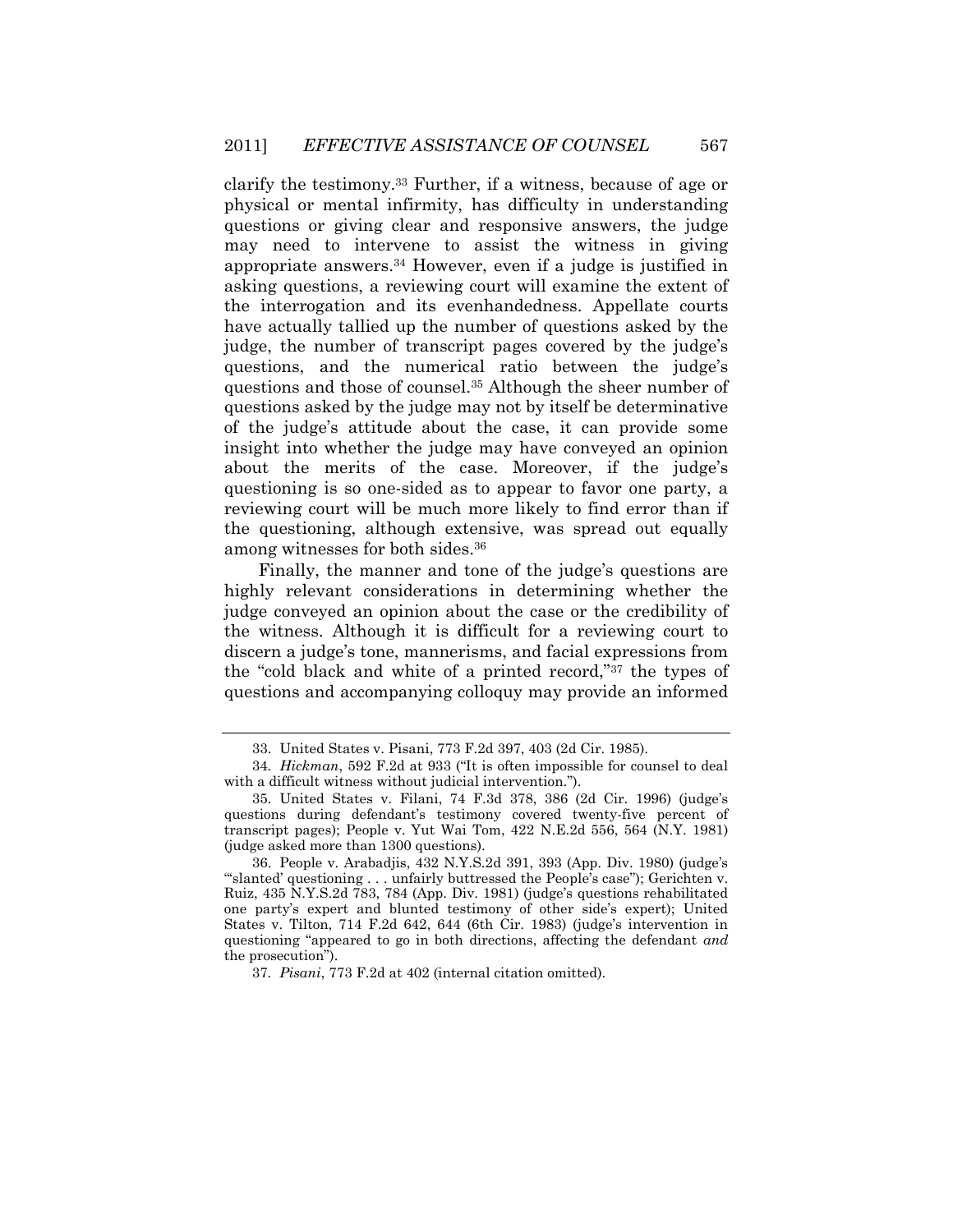basis for an appellate court to infer that a particular tone or manner was expressed by the judge. Thus, appellate courts have found that a judge's questions to witnesses displayed ridicule,<sup>38</sup> "hostility,"<sup>39</sup> "disbelief,"<sup>40</sup> "skepticism,"<sup>41</sup> incredulity, $42$  argumentativeness, $43$  "inquisition, $44$  "zeal, $45$ " sarcasm,<sup>46</sup> slant,<sup>47</sup> and aggressiveness.<sup>48</sup> By the same token, at least one appellate court has also noted a trial judge's benevolent disposition towards a witness, interpreting the judge"s tone and manner as protective, reassuring, and reinforcing.<sup>49</sup>

A good example of a judge's improper intrusion in questioning a witness is *People v. Ellis*, <sup>50</sup> a New York State murder trial in which the appellate court observed that "[t]hroughout the trial, the court assumed the function of the prosecutor to such an extent as to deprive defendant of a fair trial and to impair the aura of impartiality which should surround every judicial proceeding."51 During his direct testimony, the defendant denied acknowledging to the police that he owned a particular hat found by the arresting officer that was critical to the identity of the killer.52 The trial court interrupted defense counsel"s examination and, by skillful questions, transparent sarcasm, and ridicule, all but destroyed

<sup>38.</sup> Walberg v. Israel, 766 F.2d 1071, 1073 (7th Cir. 1985).

<sup>39.</sup> United States v. Cassiagnol, 420 F.2d 868, 879 (4th Cir. 1970).

<sup>40.</sup> United States v. Van Dyke, 14 F.3d 415, 420 (8th Cir. 1994).

<sup>41.</sup> United States v. Mazzilli, 848 F.2d 384, 388 (2d Cir. 1988).

<sup>42.</sup> People v. Tucker, 455 N.Y.S.2d 1, 3 (App. Div. 1982).

<sup>43.</sup> United States v. Lanham, 416 F.2d 1140, 1141 n.1 (5th Cir. 1969).

<sup>44.</sup> Knapp v. Kinsey, 232 F.2d 458, 461 (6th Cir. 1956).

<sup>45.</sup> United States v. Hoker, 483 F.2d 359, 366 n.10 (5th Cir. 1973).

<sup>46.</sup> Gayle v. Scully, 779 F.2d 802, 807 (2d Cir. 1985).

<sup>47.</sup> People v. Arabadjis, 432 N.Y.S.2d 391, 393 (App. Div. 1980).

<sup>48.</sup> Minor v. Harris, 556 F. Supp. 1371, 1383-84 (S.D.N.Y. 1983), *aff'd*, 742 F.2d 1430 (2d Cir. 1983).

<sup>49</sup>*. Id.* at 1382, 1384 (judge"s "protective and reassuring attitude toward the prosecution witnesses" and "coming quickly to the aid of prosecution witnesses during cross-examination").

<sup>50. 404</sup> N.Y.S.2d 862 (App. Div. 1978).

<sup>51</sup>*. Id.* at 864.

<sup>52</sup>*. Id.* at 863-64.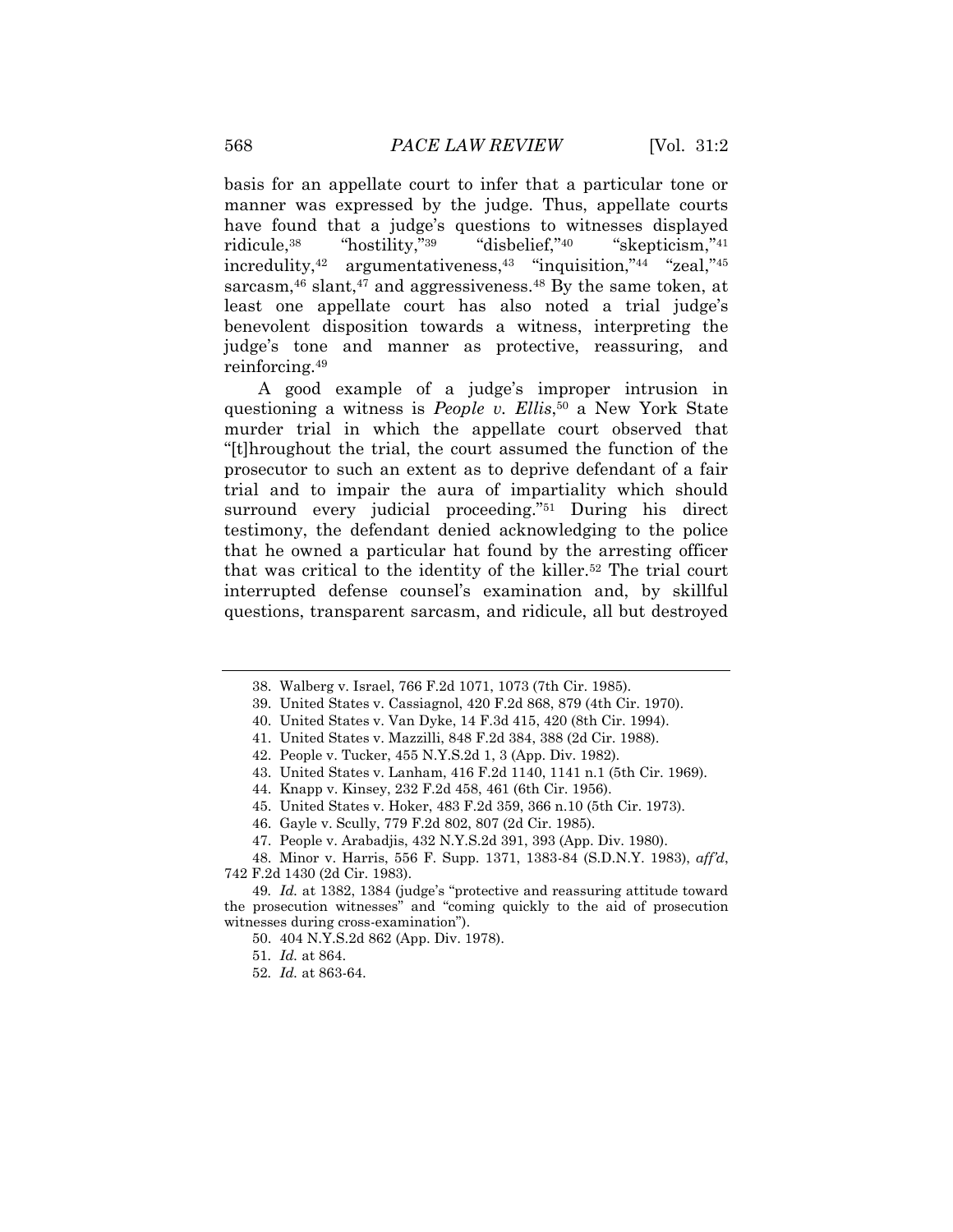the defendant's credibility.<sup>53</sup> Further, in an obvious effort to blunt the effectiveness of defense counsel"s cross-examination of the prosecutor"s key witness, who testified that he pleaded guilty to a lesser crime in exchange for his testimony, the trial judge again interrupted defense counsel's questioning with the rhetorical question: "Ninety percent of those sitting in prison, were they allowed to plead to a lesser crime than that for which they were indicted, as far as you know?"<sup>54</sup>

A judge"s participation in questioning may not only damage a defendant"s credibility, as in *People v. Ellis*, but may also enhance the credibility of a prosecution witness, thereby impliedly endorsing the prosecution's case and subverting the defendant's case. Such conduct obviously is objectionable because it suggests to the jury that the judge is not impartial but holds a favorable view of the government's case. A judge can undermine a defense counsel"s cross-examination of a government witness by questions that either rehabilitate the witness<sup>55</sup> or blunt a prosecution witness's testimony that appeared to support the defense.56 Moreover, whereas a lawyer is not permitted to express an opinion about the credibility of a witness,57 it is even more egregious for a judge to do so because such conduct adds considerable influence to the jury's evaluation of the evidence. Thus, judges have disparaged the

55. United States v. Barnhart, 599 F.3d 737, 745 (7th Cir. 2010) (judge"s "attempt to bolster the prosecution"s witness took the wind out of the sails of the defense attorney"s cross-examination").

<sup>53</sup>*. Id.* at 864.

<sup>54</sup>*. Id.* (internal citation omitted). For other prejudicial interventions, see People v. De Jesus, 369 N.E.2d 752 (N.Y. 1977) (judge accused defense counsel of playing "games" and "putting words in . . . (the witness') mouth" (internal citation omitted)); People v. Eldridge, 542 N.Y.S.2d 65 (App. Div. 1989) (judge forced defendant to characterize prosecution witnesses as "liars"); People v. Connor, 524 N.Y.S.2d 287 (App. Div. 1988) (judge gratuitously advised jury that defendant was attempting to delay his trial); People v. Iskandar, 426 N.Y.S.2d 24 (App. Div. 1980) (judge insinuated that defendant committed crime).

<sup>56.</sup> United States v. Filani, 74 F.3d 378, 381-82 (2d Cir. 1996) (judge"s follow-up questions demolished helpful concession made by prosecution witness).

<sup>57.</sup> MODEL RULES OF PROF'L CONDUCT R. 3.4(e) (2010) (duty of attorney not to "state a personal opinion as to the justness of a cause, the credibility of a witness, . . . or the guilt or innocence of an accused").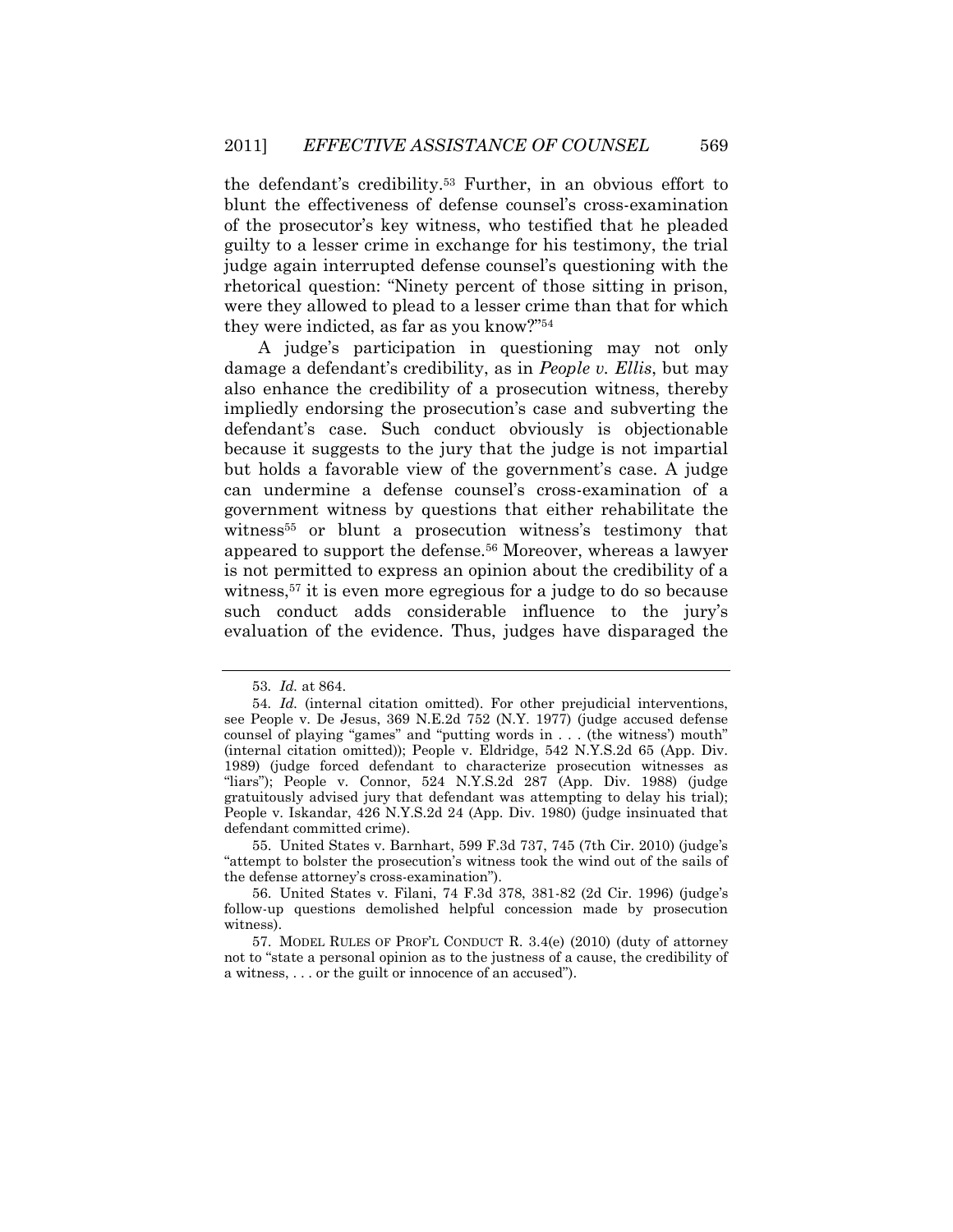credibility of witnesses with outrageous remarks,<sup>58</sup> made gratuitous remarks that favor the prosecution,59 made comments that have endorsed the prosecutor's high moral character thereby manipulating the jury"s sympathies for the government,60 and have made snide and belittling comments to defense witnesses.<sup>61</sup>

#### IV. Mistreatment of Counsel

A judge"s criticism and abuse of defense counsel may be so pronounced as to impair counsel"s ability to effectively defend his client. Trial judges should display patience, courtesy, and respect toward counsel so as not to prejudice the jury by giving an impression of the court's partisanship. However, judges are only human; the pressures of a trial, or the conduct of defense counsel, may cause even the most mild-tempered judge to vent irritation or impatience. Although any disparaging comments to defense counsel ideally should be suppressed, and certainly should not be made in the jury's presence, some remarks may be so intense and so frequent that they may unnerve and demoralize counsel, impair his ability to function effectively, and prejudice the jury against him.

A judge"s remarks that impugn a lawyer"s integrity are a striking example of misconduct that often results in the reversal of a conviction. For example, one judge admonished defense counsel in front of the jury: "I won"t let you tell them rotten law."<sup>62</sup> Another judge interrupted counsel's summation

62. United States v. Hickman, 592 F.2d 931, 936 (6th Cir. 1979)

<sup>58.</sup> Minor v. Harris, 556 F. Supp. 1371, 1389 (S.D.N.Y. 1983) (judge ridiculed defendant's colloquial expression of young people as "dudes"), *affd*, 742 F.2d 1430 (2d Cir. 1983).

<sup>59.</sup> People v. Sprinkle, 189 N.E.2d 295, 297 (Ill. 1963) (before leading elderly robbery victim into making courtroom identification of the defendant, judge remarked "God bless you," and later "I think you are marvelous") (internal citation omitted).

<sup>60.</sup> United States v. Assi, 748 F.2d 62, 68 (2d Cir. 1984) (referring to prosecutor as "the distinguished Assistant United States Attorney who"s been handling this case before us") (internal ciation omitted).

<sup>61.</sup> Such remarks may be the basis for disciplinary action. *See, e.g.*, *In re* Agresta, 476 N.E.2d 285 (N.Y. 1985); *In re* Waltemade, 409 N.Y.S.2d 989 (Ct. Jud. 1975); *In re* Gorenstein, 434 N.W.2d 603 (Wis. 1989).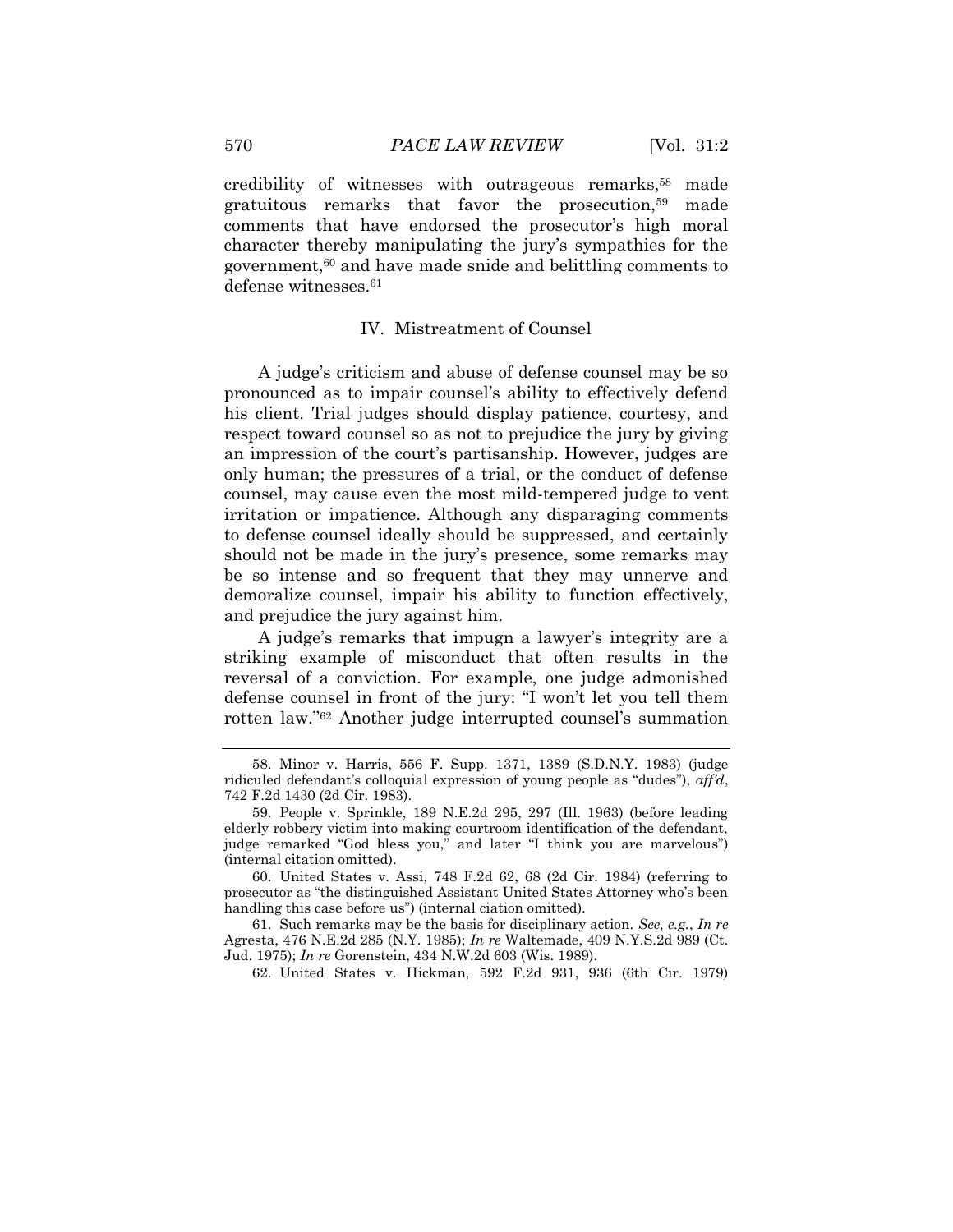to advise the jury that counsel"s assertion was "absurd and bordering upon a lie," and that counsel "won"t get away with it."<sup>63</sup> As the appellate court noted, "the court's castigation of counsel so discredited him in the eyes of the jury that he could not have remained an effective spokesman for his client."<sup>64</sup> Another judge, in the presence of the jury, accused counsel of "sandbagging" conduct and remarked, "I think the jury and I are entitled to know why."<sup>65</sup> Equally reprehensible are a judge"s remarks accusing counsel of throwing up "a smoke screen,"<sup>66</sup> "pull[ing] a filibuster," $67$  playing games, $68$  and "putting words in ... (the witness') mouth."<sup>69</sup>

A judge"s remarks may also impugn counsel"s competence. Although a judge occasionally may find it necessary to admonish counsel to ask proper questions, not to be repetitive, and to adhere to proper rules of courtroom decorum, such remarks, as well as any corrective action, should be made outside the presence of the jury. Gratuitous reproaches about counsel"s ineptness in the presence of the jury can throw counsel off balance and impair his effectiveness. Disparaging remarks made by the judge in the jury's presence, such as: "I haven't any right in a public trial to give [the attorney] a course in evidence,"<sup>70</sup> "[y]ou will have to see a lawyer, ... if you don't understand [my ruling],"71 and "I don't know about a defense, but you are doing some conducting,"<sup>72</sup> "[y]our tactics are not

69*. Id.* (internal citation omitted).

<sup>(</sup>internal citation omitted).

<sup>63.</sup> United States v. Spears, 558 F.2d 1296, 1297 (7th Cir. 1977) (internal ciation omitted).

<sup>64</sup>*. Id.* at 1298.

<sup>65.</sup> Spencer v. State, 543 A.2d 851, 854 (Md. Ct. Spec. App. 1988) (internal citation omitted).

<sup>66.</sup> United States v. Williams, 809 F.2d 1072, 1088 n.15 (5th Cir. 1987) (internal citation omitted).

<sup>67.</sup> State v. Hammler, 312 So.2d 306, 314 (La. 1975) (internal citation omitted).

<sup>68.</sup> People v. De Jesus, 369 N.E.2d 752, 754 (N.Y. 1977).

<sup>70.</sup> United States v. Dellinger, 472 F.2d 340, 388 n.84 (7th Cir. 1972) (internal citation omitted).

<sup>71</sup>*. Id.*

<sup>72</sup>*. Id.* at 387 n.83.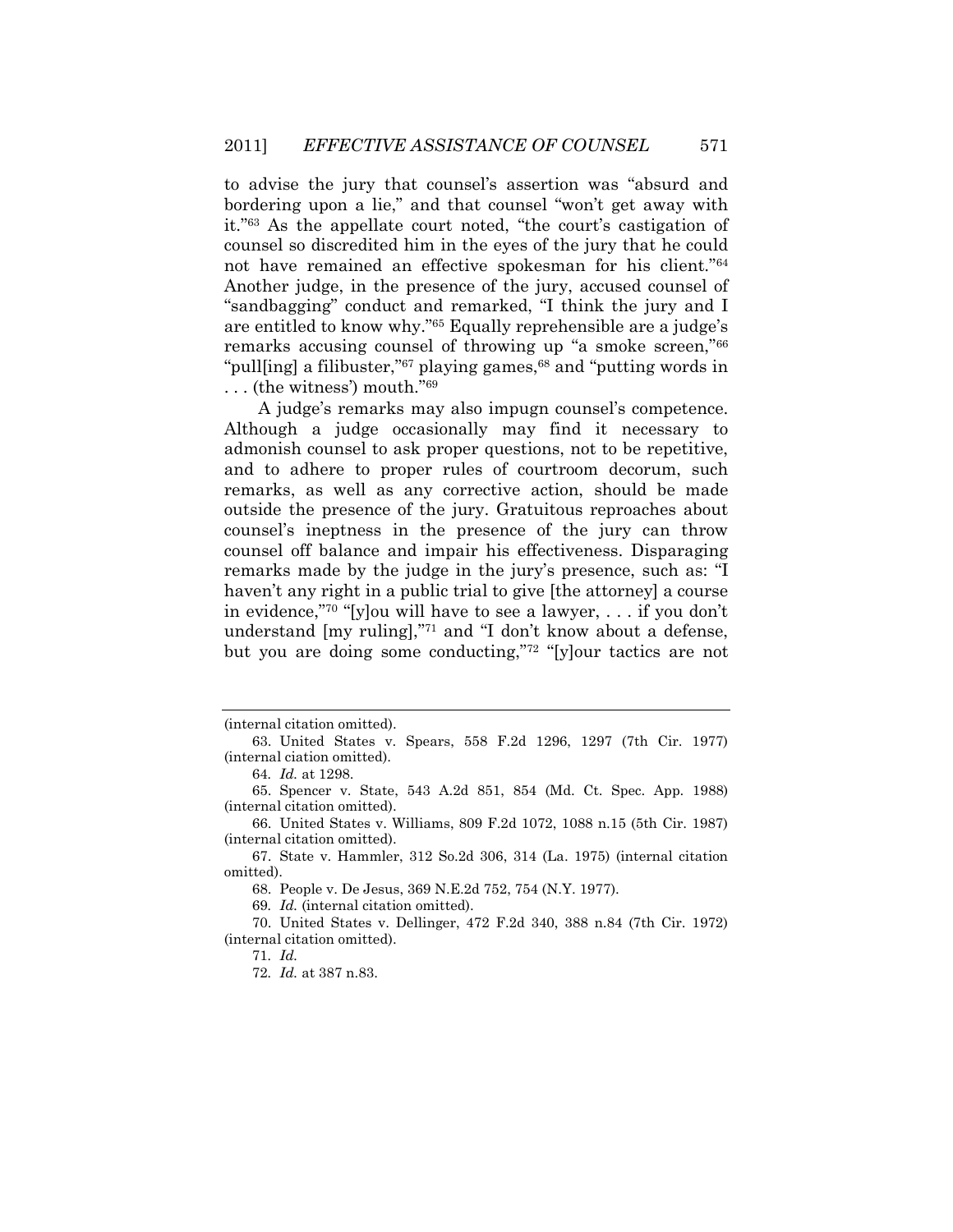correct,"<sup>73</sup> and to "sit down and let the other attorney take over if you don"t know how to cross examine this man"74 are offensive and frequently reversible error. Rebuking comments that include sarcasm, ridicule, and personal humiliation often lead to reversal.<sup>75</sup> Harsh rebukes, even outside the jury's presence, such as accusing counsel of "disgusting and shysterlike" behavior, can create an "embattled and prejudicial atmosphere in the courtroom that makes a fair trial impossible."<sup>76</sup>

Finally, threatening counsel with disciplinary sanctions in the presence of the jury is serious misconduct that can undercut counsel"s effectiveness and deprive a defendant of a fair trial.<sup>77</sup> Such threats might intimidate a lawyer to temper his zealous defense of his client, and thereby undercut his effectiveness, as well as suggest to a jury that the lawyer is behaving unethically and thereby prejudice the jury against the lawyer. Even threats made outside the jury's presence can result in a deprivation of the right to counsel, as when a judge chastised a court-appointed lawyer for ingratitude and "made a thinly veiled threat not to approve [counsel"s] fee request at the end of the trial."78 Obviously, such threats have the likelihood of hampering the lawyer"s aggressive conduct in order to curry favor with the judge.

#### V. Interfering With Attorney-Client Consultation

Another way that a judge can undermine a defendant's right to counsel is by interfering with his ability to consult with his attorney during the trial. A judge's order barring such

78. Walberg v. Israel, 766 F.2d 1071, 1075 (7th Cir. 1985).

<sup>73.</sup> Bursten v. United States, 395 F.2d 976, 984 (5th Cir. 1968) (internal citation omitted).

<sup>74</sup>*. Id.*

<sup>75.</sup> United States v. Pisani, 773 F.2d 397, 403 (2d Cir. 1985) (criticizing judge"s "unnecessary barbs" at counsel, which were made with "distressing frequency"); People v. Johns, 415 N.Y.S.2d 71 (App. Div. 1979) (noting court"s antagonistic and disparaging attitude toward counsel).

<sup>76.</sup> United States v. Boatner, 478 F.2d 737, 740 (2d Cir. 1973) (internal citation omitted).

<sup>77.</sup> United States v. Kastenbaum, 613 F.2d 86, 88-89 (5th Cir. 1980).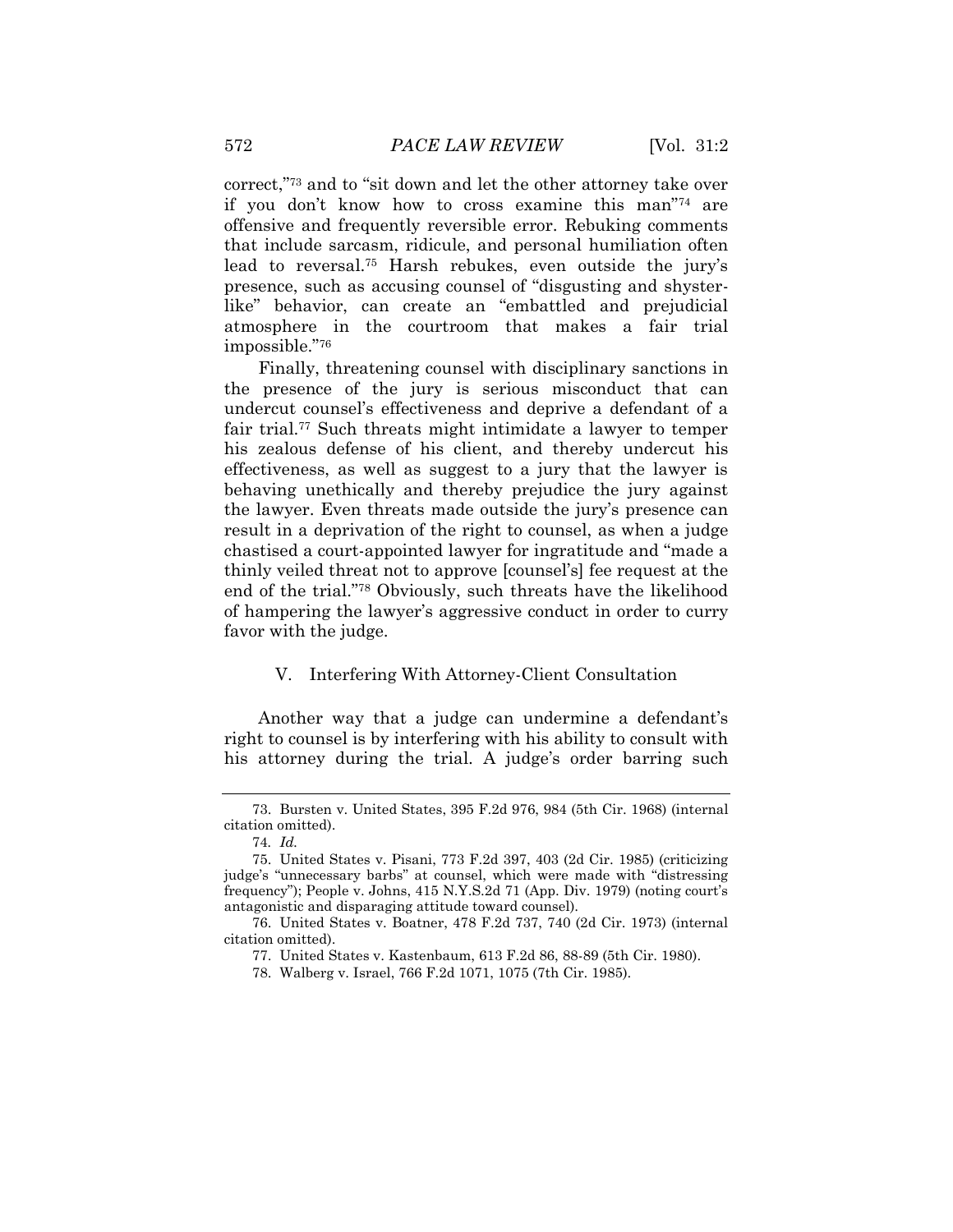consultation often occurs when a defendant is on the witness stand. The justification for such a non-consultation order does not rest on the assumption that defense counsel will engage in unethical coaching; rather, such orders are justified on the theory that when a defendant becomes a witness, he has no constitutional right to consult with his lawyer while he is testifying.79 However, in the leading case of *Geders v. United*  States,<sup>80</sup> the Supreme Court ruled a trial judge's order directing the defendant not to consult with his attorney during an overnight recess, called while the defendant was on the witness stand, violated the defendant's Sixth Amendment right to the assistance of counsel. The Court reasoned that normal consultation between a lawyer and his client during an overnight recess would ordinarily embrace matters that go well beyond the defendant"s own testimony, such as the availability of other witnesses, trial tactics, and the possibility of a plea bargain, but the judge's order effectively barred discussion of all of these matters.<sup>81</sup> The judge's order easily could have been framed to limit discussion with respect to the defendant's testimony only. Moreover, denial of a brief recess during the trial to permit counsel to confer with his client over whether the defendant should take the stand constituted an abuse of discretion; such a brief recess would not obstruct orderly trial procedure.<sup>82</sup>

Courts reviewing the permissibility of orders barring a defendant's ability to consult with his attorney during other trial recesses, such as weekends, luncheon recesses, and recesses during the trial day, usually make a distinction between lengthy and brief recesses.83 For example, in *Perry v. Leeke*, <sup>84</sup> the Supreme Court limited *Geders*, holding that an order directing the defendant not to consult with his attorney

<sup>79</sup>*. See* Perry v. Leeke, 488 U.S. 272, 281 (1989).

<sup>80. 425</sup> U.S. 80 (1976).

<sup>81</sup>*. Id.*

<sup>82</sup>*. See* People v. Spears, 474 N.E.2d 1189 (N.Y. 1984).

<sup>83</sup>*. Compare* People v. Joseph, 646 N.E.2d 807 (N.Y. 1994) (error to bar communication during weekend recess), *with* People v. Enrique, 600 N.E.2d 229 (N.Y. 1992) (no error to ban consultation during luncheon recess called during cross-examination of defendant).

<sup>84. 488</sup> U.S. 272 (1989).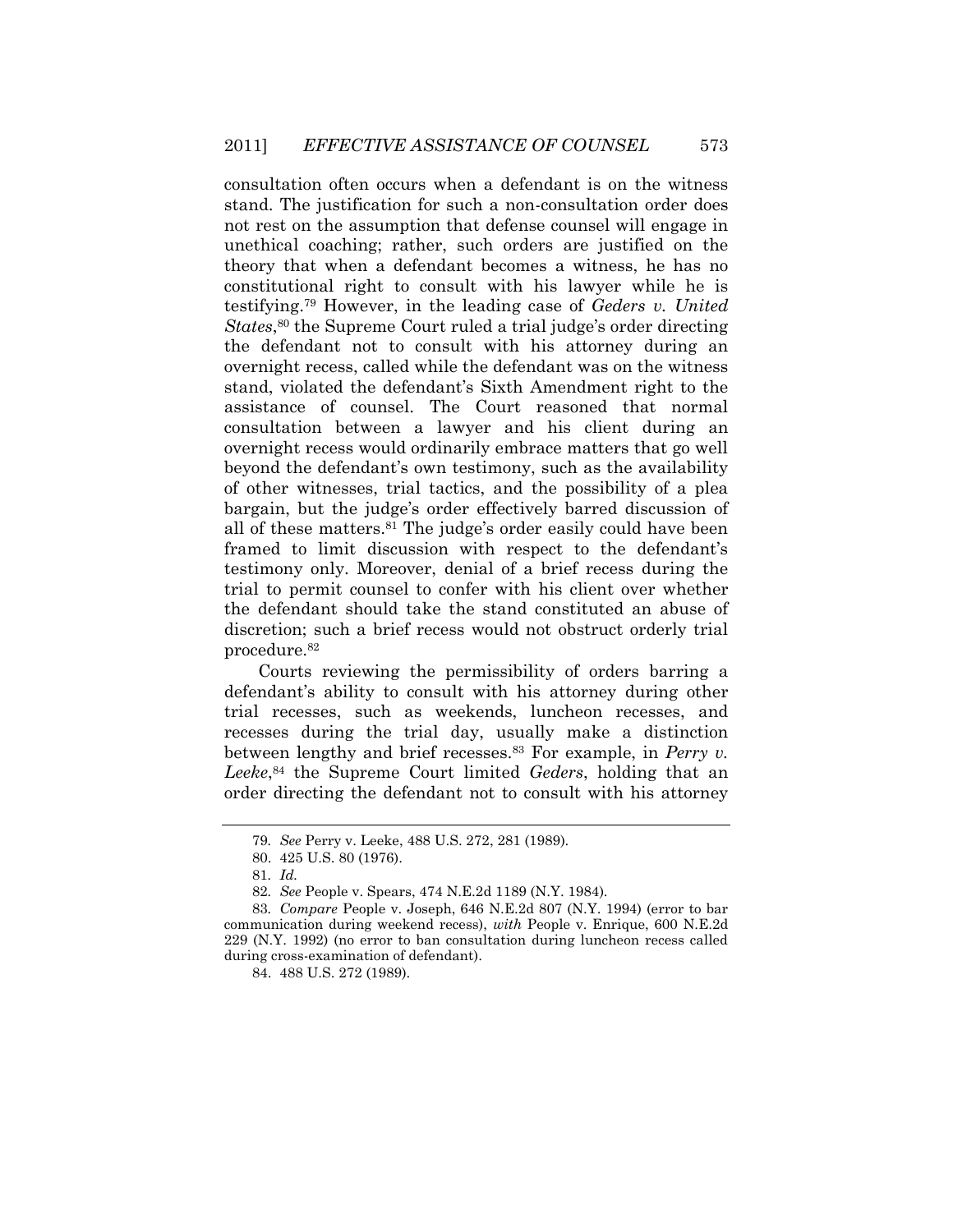during a fifteen-minute recess declared after the defendant completed his direct examination did not violate the defendant's right to counsel. As the Court observed: "[W]hen a defendant becomes a witness, he has no constitutional right to consult with his lawyer while he is testifying."85 Even during a short recess, a judge could permit a defendant to consult with his attorney about trial issues generally, but bar discussion concerning his ongoing testimony.<sup>86</sup>

A judge"s interference with consultation may take other forms, such as requiring that the defendant communicate with his lawyer only in writing while court is in session.<sup>87</sup> Nonconsultation orders may also include orders barring defense consultation with prospective witnesses. In one New York case, *People v. Santana*, <sup>88</sup> the trial court barred defense counsel from discussing the testimony of the prosecution's expert with his own expert until after the prosecution's expert completed his testimony. This unusual ruling, according to the New York Court of Appeals, presented defense counsel with a Hobson"s choice—either he could consult with his own expert and forgo calling his expert as his witness, or refrain from consultation and be free to call him in rebuttal.<sup>89</sup> In reversing, the Court of Appeals found that the prejudice to defense counsel's ability to effectively defend his client was incalculable.<sup>90</sup>

## VI. Refusal to Grant a Recess or Continuance

A judge's refusal to grant a recess or continuance may also impair a lawyer's ability to represent a client effectively. Ordinarily, the decision to grant or deny a recess or continuance lies within a judge"s broad discretion to administer the trial, and such decisions constitute error only when there is

<sup>85</sup>*. Id.* at 281.

<sup>86.</sup> People v. Stroner, 432 N.E.2d 348, 351 (Ill. App. Ct. 1982).

<sup>87.</sup> Moore v. Purkett, 275 F.3d 685 (8th Cir. 2001) (holding this practice to be a violation of the defendant's rights).

<sup>88. 600</sup> N.E.2d 201 (N.Y. 1992).

<sup>89</sup>*. Id.* at 204.

<sup>90</sup>*. Id.* at 205.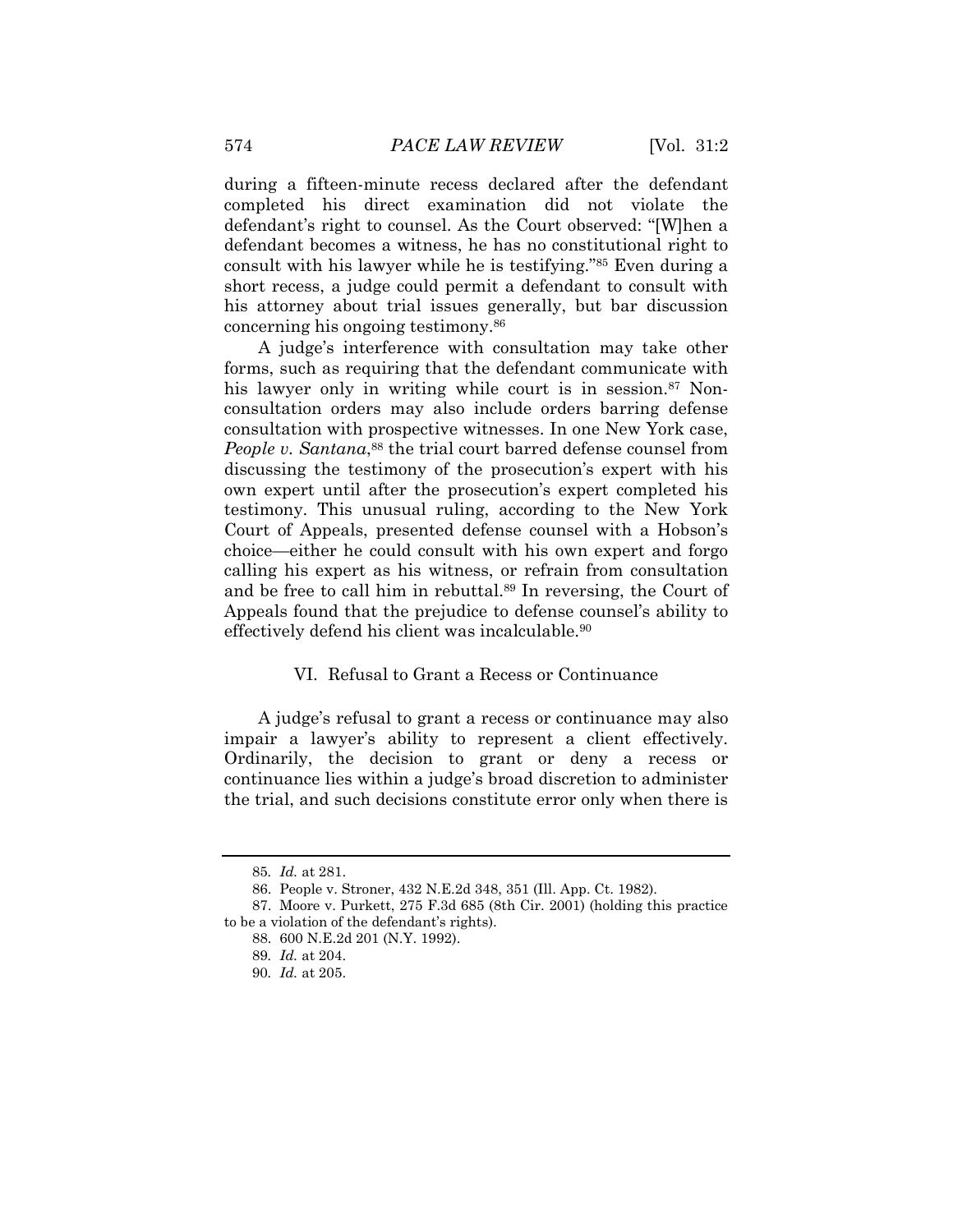a clear abuse of discretion.<sup>91</sup> As a general rule, a trial judge's unreasonable and arbitrary insistence upon expedition in the face of a reasonable and good faith request for an adjournment usually constitutes an abuse of discretion.<sup>92</sup> The most critical factor bearing on whether the denial of a request for a continuance constitutes error is whether the defendant suffered prejudice.<sup>93</sup> Without establishing how the denial impacted the defendant"s ability to prove his case, the ruling denying an adjournment probably will be sustained.<sup>94</sup>

Although a judge should not tolerate chronic procrastination and irresponsibility on the part of a lawyer, requests for continuances are often made in good faith and not for lack of due diligence. For example, where a defendant charged with drug crimes sought a continuance after a codefendant changed his story fifteen hours before trial to implicate the defendant in two prior drug transactions, the judge"s denial of a continuance was a clear abuse of discretion.<sup>95</sup> The change in the co-defendant's testimony was unforeseen and defense counsel had virtually no time to prepare for it.96 Moreover, the dramatic change in testimony conflicted sharply with the witness"s prior statements, which portrayed the defendant as a reluctant participant.97 In other contexts, the denial of a request for an adjournment based on the illness of a party, witness, or counsel may be an abuse of discretion when the request is made in good faith and there is a showing that prejudice will result from a denial.<sup>98</sup> Moreover, when a fundamental right is involved, such as securing the attendance of a material witness,99 obtaining new counsel,100 or

<sup>91.</sup> Morris v. Slappy, 461 U.S. 1, 11-12 (1983); United States v. Edwards, 101 F.3d 17, 19 (2d Cir. 1996).

<sup>92.</sup> United States v. Rodriguez Cortes, 949 F.2d 532, 545 (1st Cir. 1991). 93*. See id.*

<sup>94.</sup> United States v. Maybusher, 735 F.2d 366, 369 (9th Cir. 1984).

<sup>95.</sup> United States v. Heron, 564 F.3d 879, 882-83 (7th Cir. 2009).

<sup>96</sup>*. Id.* at 882.

<sup>97</sup>*. Id.* at 883.

<sup>98</sup>*. See, e.g.*, Virgin Islands v. Charleswell, 115 F.3d 171, 175 (3d Cir. 1997).

<sup>99.</sup> Pazden v. Maurer, 424 F.3d 303 (3d Cir. 2005) (denial of continuance in a complex fraud trial to allow defense counsel to adequately prepare and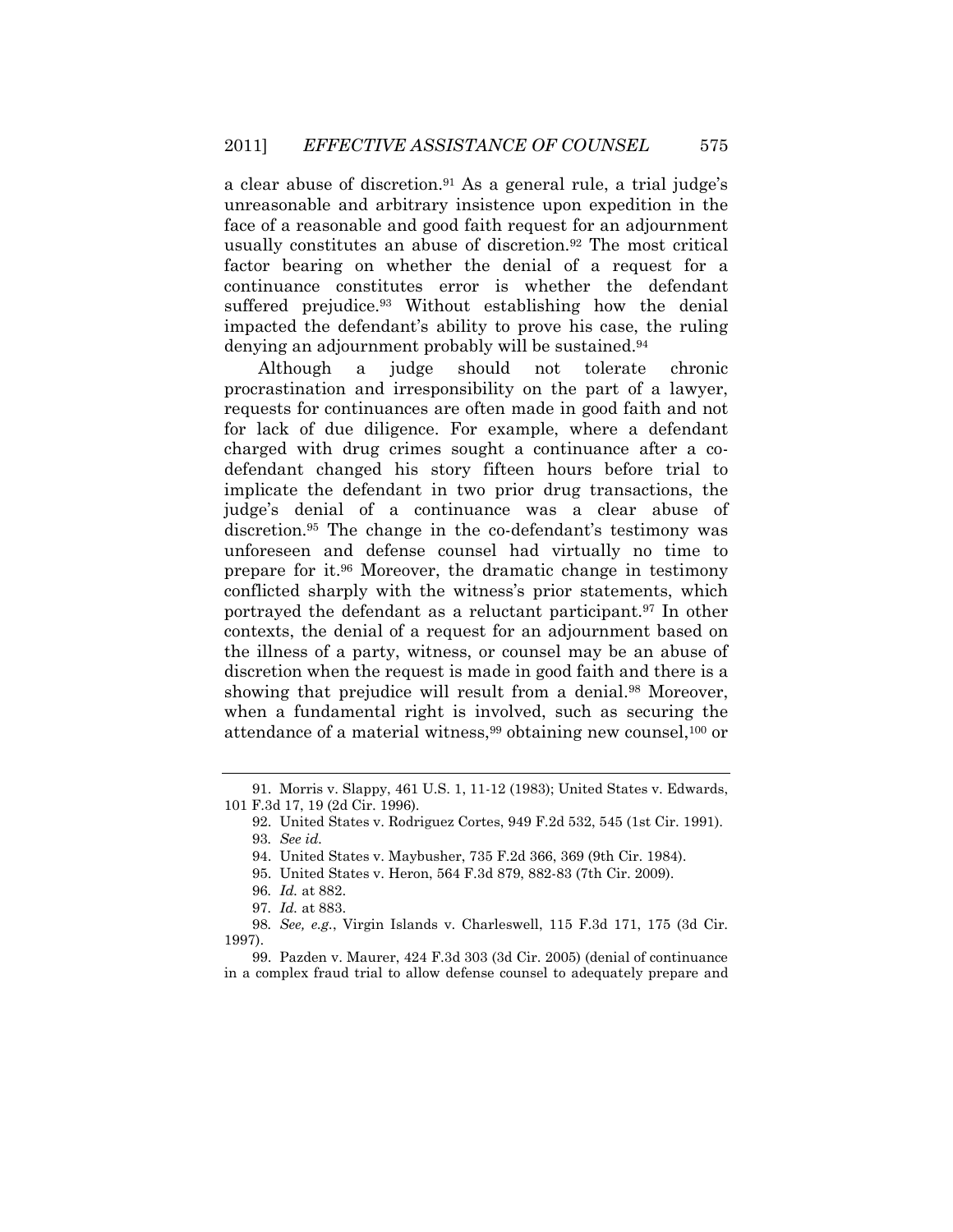permitting the attorney to consult with his client over whether the defendant should testify,<sup>101</sup> a judge's refusal to grant a brief delay may be an abuse of discretion, and a violation of the Sixth Amendment and the right to a fair trial.

When delays are requested to secure the attendance of witnesses, counsel must demonstrate both that he made a good faith effort to secure the witness's attendance prior to requesting the adjournment, and that the witness would provide favorable and material evidence.102 When a defendant has been given ample opportunity to protect his interests, such as having already been granted several adjournments, the refusal of a judge to further accommodate counsel ordinarily will be upheld.<sup>103</sup> Similarly, when a request is made for an adjournment to secure new counsel, or to give present counsel more time to prepare, the decision to grant or deny the request will be evaluated in light of the reasons for the request, the good faith and diligence of the party, and the resulting prejudice from the refusal of the judge to accede to the request.104 Finally, as noted above, denying a request for a continuance because defense counsel was surprised by unexpected evidence is improper only when the lawyer can show that the situation was unforeseen, and that prejudice resulted.<sup>105</sup>

101. People v. Spears, 474 N.E.2d 1189 (N.Y. 1984).

102. Singleton v. Lefkowitz, 583 F.2d 618, 623 (2d Cir. 1978); People v. Belotti, 563 N.Y.S.2d 510 (App. Div. 1990).

103. United States v. Brand, 80 F.3d 560 (1st Cir. 1996); People v. Singleton, 361 N.E.2d 1003 (N.Y. 1977).

105. United States v. Heron, 564 F.3d 879 (7th Cir. 2009).

interview 560 witnesses, especially in light of the government's dilatory compliance with discovery obligations, violated defendant's Sixth Amendment right to counsel); People v. Walker, 813 N.Y.S.2d 600 (App. Div. 2006) (denial of request for a forty-five minute recess to produce an alibi witness deprived defendant of fundamental right to defend himself).

<sup>100.</sup> United States v. Santos, 201 F.3d 953 (7th Cir. 2000) (arbitrary denial of continuance to retain counsel of choice violated Sixth Amendment).

<sup>104.</sup> Bland v. Cal. Dep"t of Corrs., 20 F.3d 1469 (9th Cir. 1994) (denial of continuance to substitute new counsel was an abuse of discretion and violation of Sixth Amendment).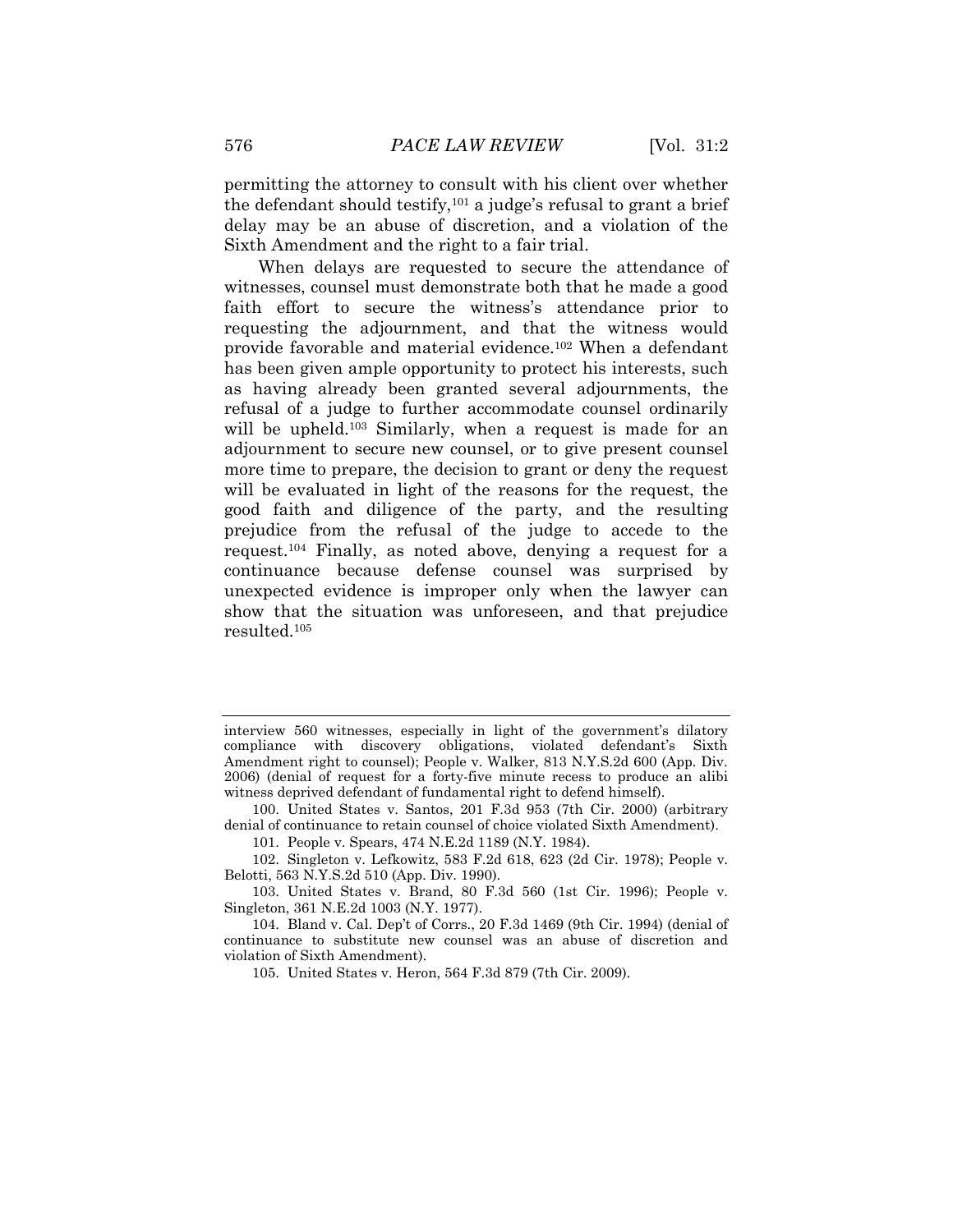#### VII. Restrictions on Counsel"s Summation

Judicial interference with effective representation may also occur, as in the *Borukhova* case, when a judge imposes unwarranted and burdensome restrictions on counsel"s summation. Such interference most often occurs when the judge imposes time limits on the attorney's summation. Although a judge has an obligation to use judicial time efficiently, an undue emphasis on speed can deprive a defendant of a fair trial and effective assistance of counsel. Imposing unreasonable time constraints on counsel's closing argument can be an abuse of discretion, as well as an infringement on defendant's right to counsel, when the court's order prevents competent counsel from having sufficient time to fully and completely present her defense to the jury and develop plausible legal arguments supported by the facts. Factors bearing on the appropriateness of the trial judge's time limitations are the length and complexity of the trial, the number of defendants, the number of witnesses, and the potential punishment. Thus, a thirty-minute limitation in a murder case was found to be unreasonable,<sup>106</sup> as was a onehour limitation in a capital murder trial.<sup>107</sup> However, when potentially complex issues are not seriously disputed, or do not require elaborate presentation, it is less likely that an abuse of discretion will be found.<sup>108</sup>

In addition to time constraints, abuse of discretion has been found from a trial court's restrictions on jury argument in the following: disallowing counsel to argue proper inferences from the evidence,<sup>109</sup> refusing to allow counsel to argue points of law that are included in the judge's charge,  $110$  refusing to

<sup>106.</sup> Stockton v. State, 544 So.2d 1006 (Fla. 1989).

<sup>107.</sup> Collier v. State, 705 P.2d 1126 (Nev. 1985).

<sup>108</sup>*. See* United States v. Okoronkwo, 46 F.3d 426 (5th Cir. 1995).

<sup>109.</sup> United States v. Tory, 52 F.3d 207, 211 (9th Cir. 1995).

<sup>110.</sup> United States v. Hall, 77 F.3d 398, 401 (11th Cir. 1996), *abrogated on other grounds by* Hunter v. United States, 559 F.3d 1188, 1190 (11th Cir. 2009) (court determined that carrying a concealed weapon is not a violent felony and also is not a crime of violence pursuant to the Sentencing Guidelines).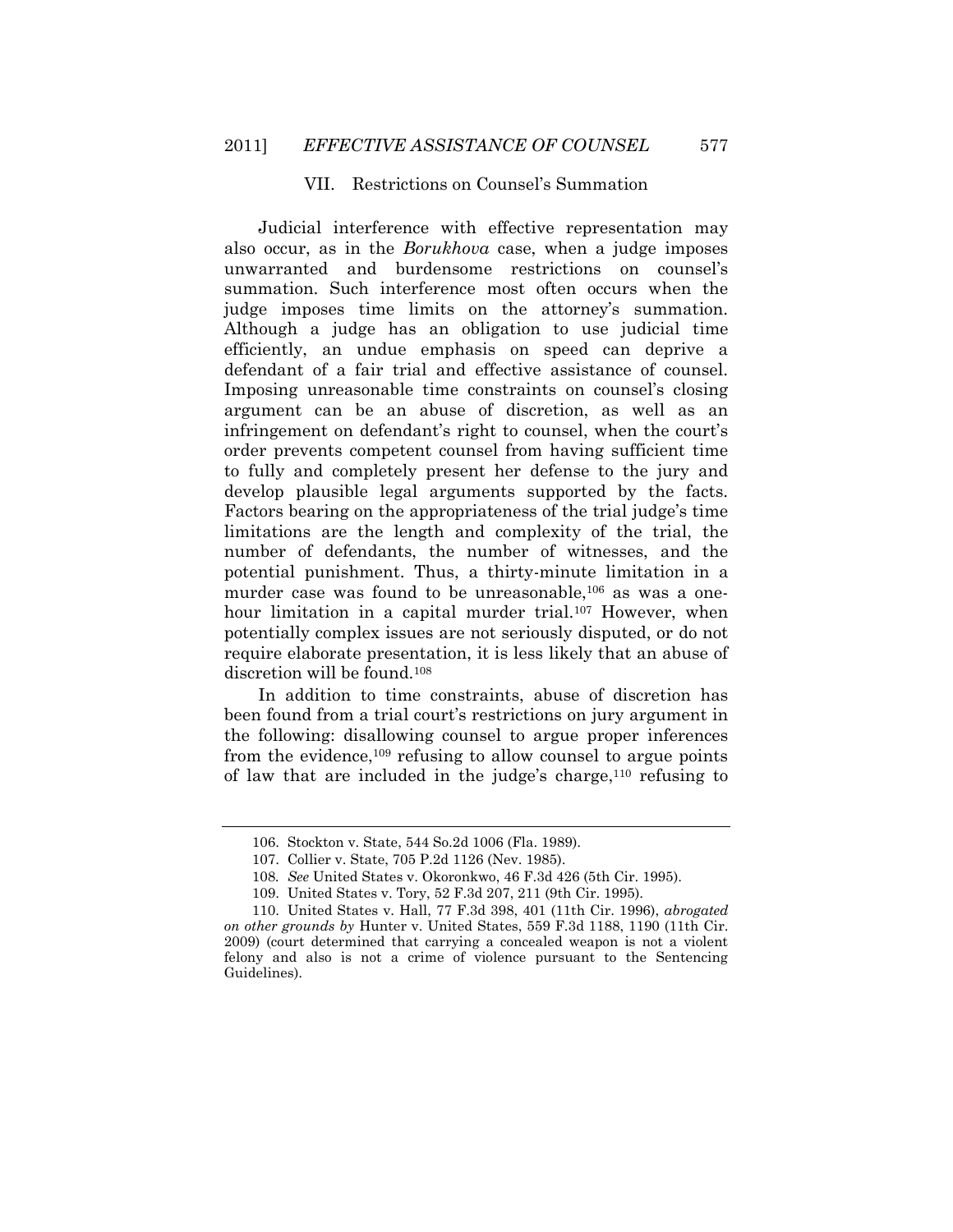allow more than one counsel to address the jury, $111$  refusing to allow counsel to reserve his opening argument until the prosecution has completed its case,112 and forcing defense counsel to complete his closing argument before a recess as a sanction for purportedly delaying the trial.<sup>113</sup>

#### VIII. Restrictive Evidentiary Rulings

Evidentiary rulings may be the most pivotal events in a trial. A trial judge enjoys considerable discretion in ruling on the admissibility of evidence. When a trial court abuses its discretion, error is committed, and, if sufficiently harmful, may result in reversal of a conviction. Rulings on evidence naturally will affect the ability of counsel to represent his client effectively, but such rulings are the types of routine trial events that ordinarily do not raise issues of ineffectiveness. However, evidentiary rulings that exclude critical defense evidence are usually reviewed more closely than rulings that admit relevant prosecution evidence, and such exclusionary rulings may implicate Sixth Amendment concerns.114 This is particularly so with respect to rulings that exclude relevant scientific or other technical defense proof.115 Thus, excluding psychiatric testimony when a defendant's mental state is a crucial issue obviously impairs effective representation,<sup>116</sup> and may be an abuse of discretion. A judge's exclusion of testimony on the issue of identification may create the same problem.<sup>117</sup> Moreover, discretion in making evidentiary rulings must be applied evenhandedly. Thus, a judge's exclusion of an expert's testimony for the defense while allowing an expert's testimony

113. United States v. Diharce-Estrada, 526 F.2d 637 (5th Cir. 1976).

<sup>111.</sup> State v. Mitchell, 365 S.E.2d 554 (N.C. 1988).

<sup>112.</sup> United States v. Hickman, 592 F.2d 931 (6th Cir. 1979).

<sup>114.</sup> Chambers v. Mississippi, 410 U.S. 284 (1973) (application of state evidence rule that denied defendant the ability to present crucial testimony violated due process).

<sup>115.</sup> United States v. Rahm, 993 F.2d 1405 (9th Cir. 1993) (reversible error to exclude expert's psychological testimony that defendant had difficulties with visual perception).

<sup>116.</sup> United States v. McBride, 786 F.2d 45 (2d Cir. 1986).

<sup>117.</sup> Bowden v. McKenna, 600 F.2d 282 (1st Cir. 1979).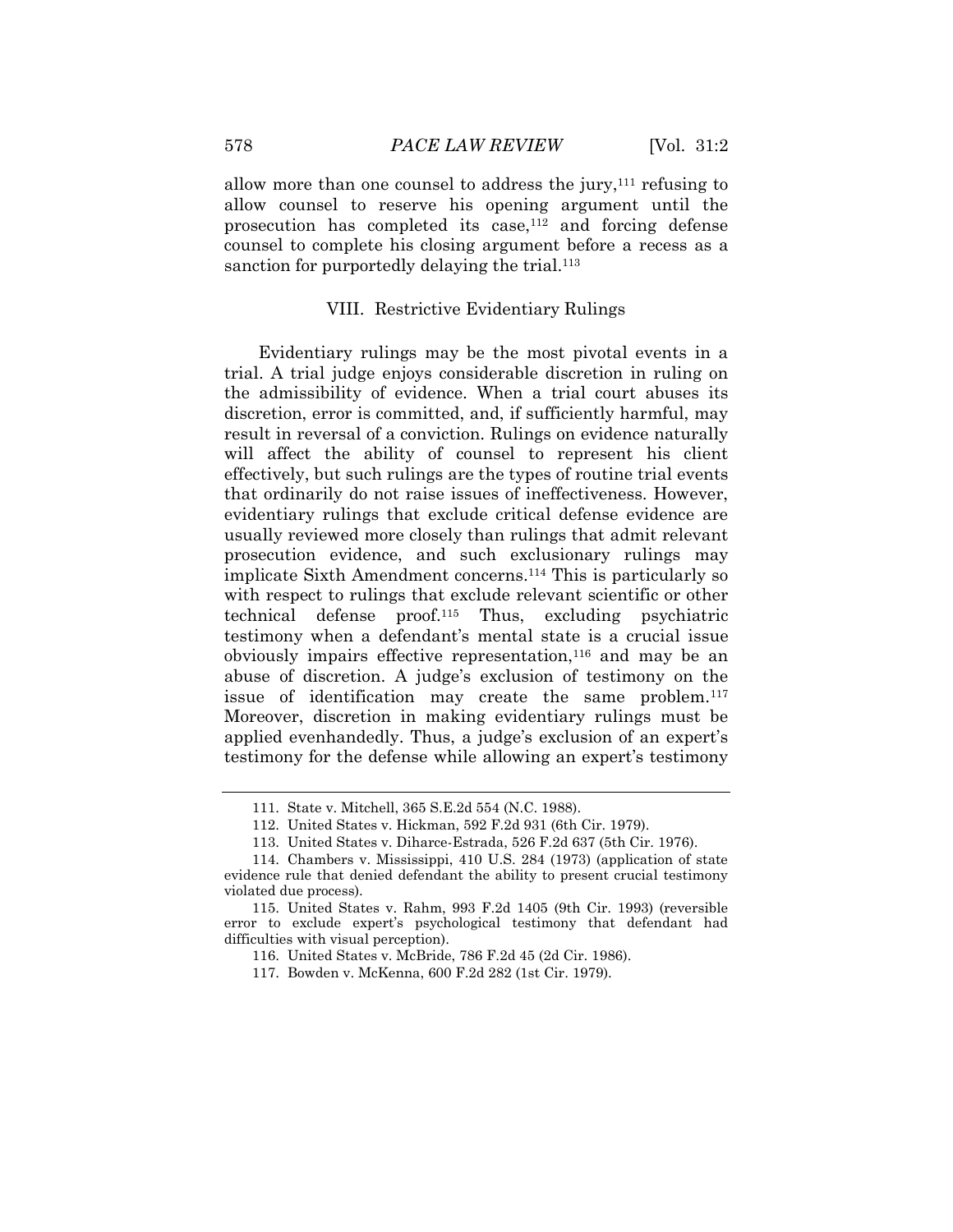for the prosecution on the same issue is an abuse of discretion.<sup>118</sup>

The imposition of sanctions against the defense for violating discovery rules also may seriously impede effective representation. Thus, in *Taylor v. Illinois*, <sup>119</sup> the Supreme Court ruled that a judge's preclusion of defense testimony of an alibi witness as a sanction for the attorney"s discovery violation did not violate the defendant"s Sixth Amendment right to compulsory process, especially since the violation appeared to be willful and the proffered evidence may have been perjury. Courts relying on *Taylor* to exclude defense evidence have emphasized that the discovery violation was deliberate,<sup>120</sup> involved dilatory tactics,121 related to evidence whose probative value was minimal,122 or evinced conduct prejudicial to the judicial process.123 Although such rulings can severely prejudice the defendant by depriving him of critical evidence, appellate courts routinely allow the trial judge wide latitude in policing discovery violations and find error only when the discretion is abused.<sup>124</sup>

A judge also burdens effective representation when he makes rulings that deprive a defendant of the basic tools necessary to conduct an adequate defense. Transcripts of earlier proceedings are a vital tool for conducting an effective defense.125 As is the assistance of experts or investigators provided to an indigent defendant at the government's expense.126 Thus, for example, when the assistance of an expert

124. LaJoie v. Thompson, 217 F.3d 663 (9th Cir. 2000) (preclusion of relevant evidence as sanction for discovery violation violated defendant's Sixth Amendment right to counsel); Commonwealth v. Dranka, 702 N.E.2d 1192 (Mass. App. Ct. 1998) (abuse of discretion to preclude testimony of defense expert based on defense counsel"s untimely disclosure of witness"s identity).

125*. See* Britt v. North Carolina, 404 U.S. 226 (1971); People v. Coleman, 611 N.E.2d 285 (N.Y. 1993).

126. Ake v. Oklahoma, 470 U.S. 68 (1985).

<sup>118.</sup> United States v. Sellers, 566 F.2d 884 (4th Cir. 1977).

<sup>119. 484</sup> U.S. 400 (1988).

<sup>120.</sup> Bowling v. Vose, 3 F.3d 559, 561 (1st Cir. 1993).

<sup>121.</sup> Tyson v. Trigg, 50 F.3d 436 (7th Cir. 1995).

<sup>122.</sup> Guam v. Palomo, 35 F.3d 368, 374 (9th Cir. 1994).

<sup>123.</sup> United States v. Johnson, 970 F.2d 907, 910 (D.C. Cir. 1992).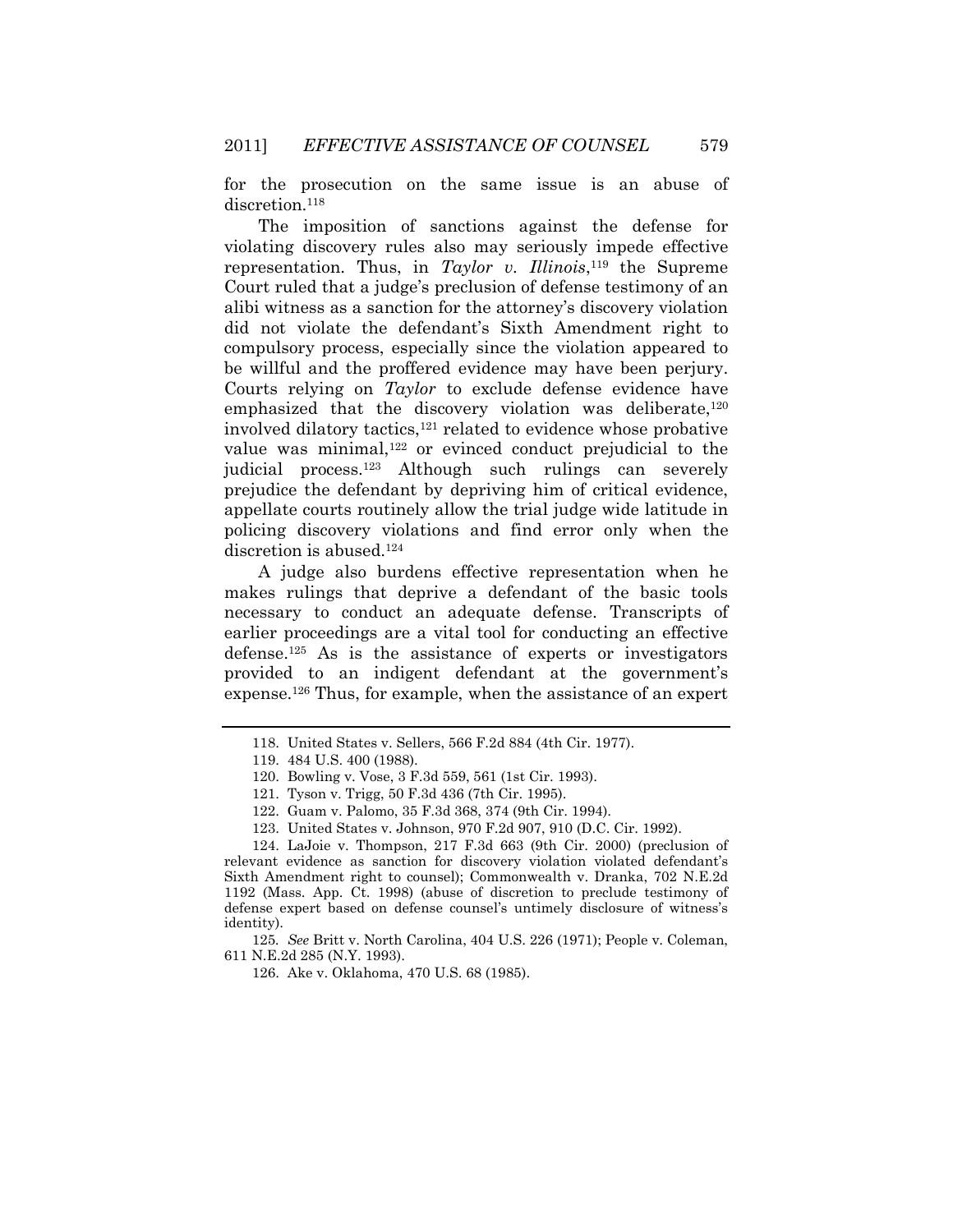will be crucial to a defendant's ability to present his defense, and when a proper showing has been made, a defendant is constitutionally entitled to such assistance.127 A defendant has the burden of establishing with reasonable particularity the necessity for such assistance, and the court's determination is reviewed for abuse of discretion.<sup>128</sup>

#### IX. Restricting Cross-Examination

The Sixth Amendment's Confrontation Clause guarantees a defendant the right to cross-examine adverse witnesses.<sup>129</sup> However, the right of cross-examination, whether analyzed as a constitutional or evidentiary matter, is not absolute. As a constitutional matter, a judge must afford defense counsel "a reasonable chance to develop the whole picture."130 Assuming constitutional concerns have been satisfied, a judge is afforded broad discretion to impose reasonable limitations on crossexamination based on concerns of harassment, prejudice, confusion of issues, witness safety, or interrogation that is repetitive or only marginally relevant.131 As the Supreme Court has observed, counsel must be allowed "an *opportunity* for effective cross-examination, not cross-examination that is effective in whatever way, and to whatever extent, the defense might wish."132 However, although a judge has broad discretion to regulate cross-examination, when the judge curtails questioning into important and relevant facts bearing on the trustworthiness of crucial testimony, such interference may deprive a defendant of the effective assistance of counsel.

One of the most important objectives of cross-examination

<sup>127.</sup> Caldwell v. Mississippi, 472 U.S. 320, 323 n.1 (1985) (finding refusal to appoint ballistics and fingerprint experts based on a general statement of request did not violate defendant"s rights); Castro v. Ward, 138 F.3d 810, 826-27 (10th Cir. 1998) (upholding denial of investigative assistance based on defendant's failure to show the necessity of an investigator for an adequate defense).

<sup>128.</sup> United States v. Nichols, 21 F.3d 1016, 1018 (10th Cir. 1994).

<sup>129.</sup> Davis v. Alaska, 415 U.S. 308, 315-16 (1974).

<sup>130.</sup> United States v. Laboy-Delgado, 84 F.3d 22, 28 (1st Cir. 1996).

<sup>131.</sup> Delaware v. Van Arsdall, 475 U.S. 673, 679 (1986).

<sup>132.</sup> Delaware v. Fensterer, 474 U.S. 15, 20 (1985).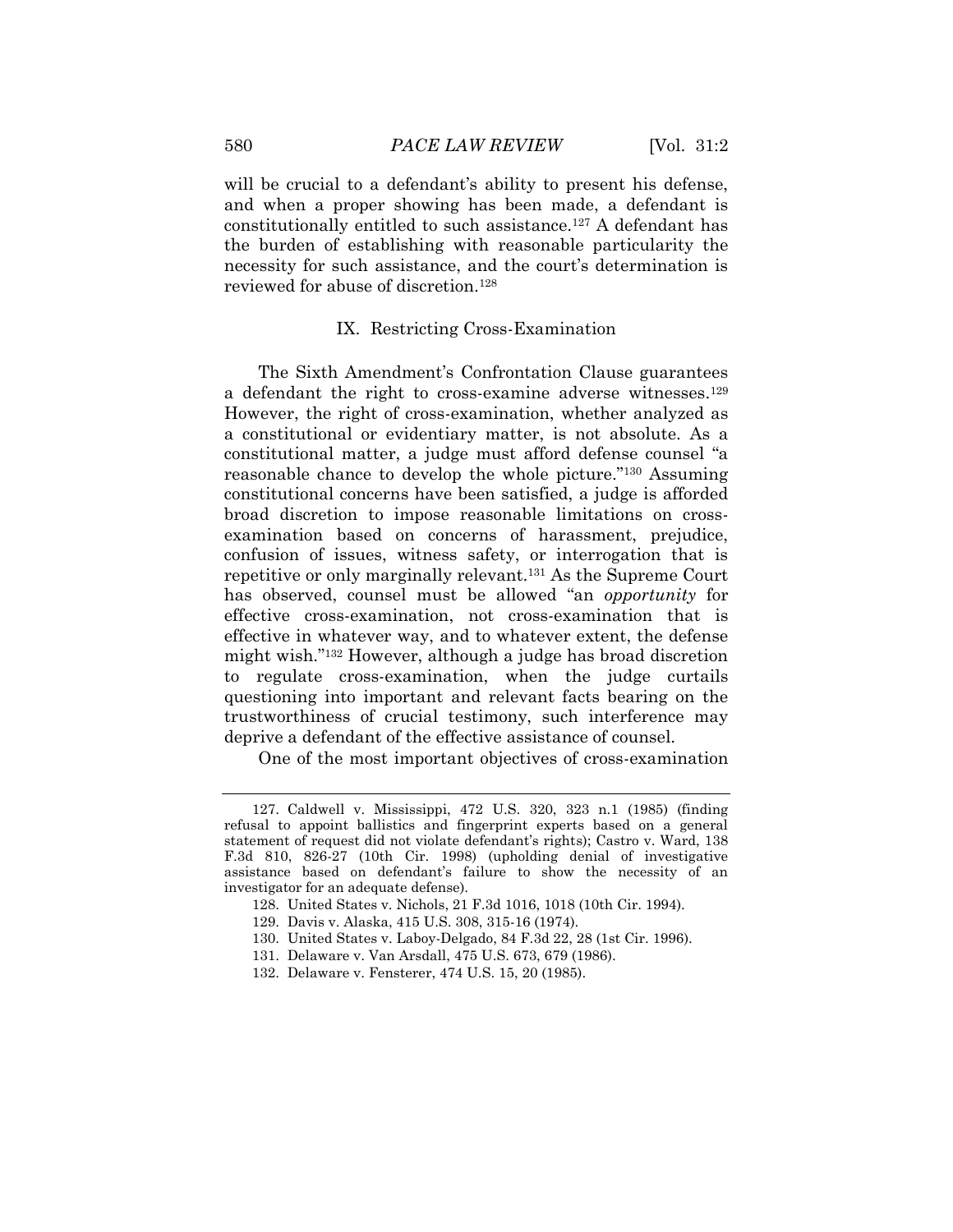is the opportunity of counsel to probe a witness"s motivation for testifying, including possible biases, prejudices, or ulterior motives.<sup>133</sup> A judge's prohibition or substantial curtailment of cross-examination into facts indicative of a witness"s bias is likely to be a constitutional error. Thus, in *Delaware v. Van Arsdall*, <sup>134</sup> it was held constitutionally impermissible for the trial judge to bar all cross-examination of a prosecution witness about a prior criminal charge that had been dismissed by the government in an effort to obtain the witness"s cooperation and testimony. Similarly, in *Davis v. Alaska*, <sup>135</sup> it was constitutional error for the trial judge to bar defense counsel from cross-examining the government's principal witness as to the reason for his cooperation. However, a judge acts within his discretion when he limits cross-examination that is cumulative,<sup>136</sup> repetitive,<sup>137</sup> of marginal relevance,<sup>138</sup> harassing,<sup>139</sup> or otherwise improper.<sup>140</sup> Assessing the seriousness of the restriction, the reviewing judge should consider factors such as the importance of the witness"s testimony, whether the testimony was cumulative, the existence of contradictory evidence on material points, the extent of cross-examination otherwise permitted, and the strength of the evidence against the defendant.<sup>141</sup> When a judge does afford counsel some latitude in exploring issues germane to the case, it probably cannot be said that the judge interfered unduly in the effectiveness of counsel's representation.

#### X. Conclusion

A lawyer"s ineffective representation of a client may be attributable to a lawyer"s own personal failings. However,

<sup>133.</sup> Olden v. Kentucky, 488 U.S. 227, 231 (1988).

<sup>134. 475</sup> U.S. 673.

<sup>135. 415</sup> U.S. 308 (1974).

<sup>136.</sup> United States v. Mitchell, 49 F.3d 769, 779 (D.C. Cir. 1995).

<sup>137.</sup> United States v. Laboy-Delgado, 84 F.3d 22, 29 (1st Cir. 1996).

<sup>138.</sup> United States v. Ragland, 555 F.3d 706, 712 (8th Cir. 2009).

<sup>139.</sup> United States v. McCarty, 82 F.3d 943, 950 (10th Cir. 1996).

<sup>140.</sup> United States v. Rainone, 32 F.3d 1203, 1206 (7th Cir. 1994).

<sup>141.</sup> Delaware v. Van Arsdall, 475 U.S. 673, 684 (1986).